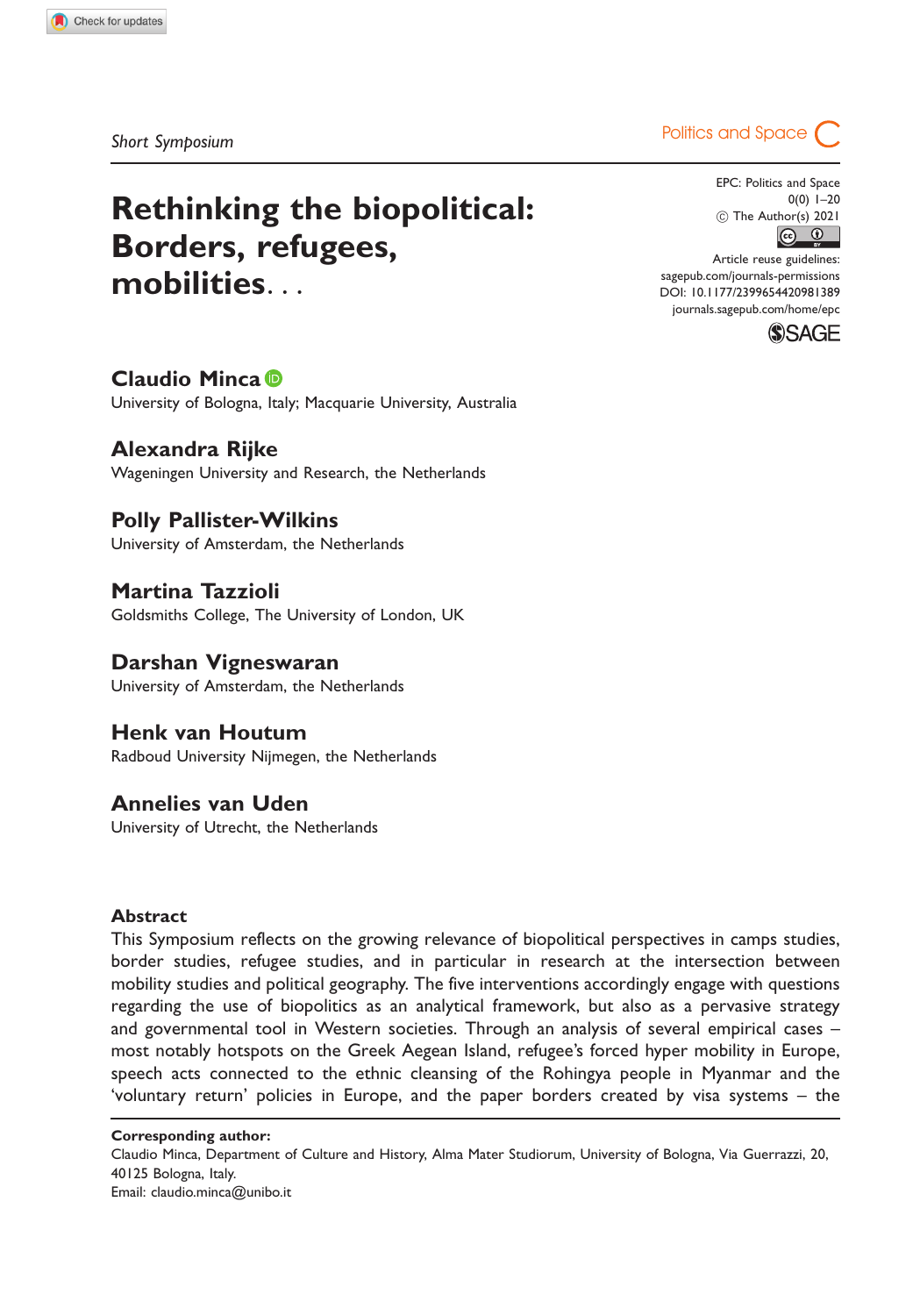authors indicate new possible fields of enquiry related to the biopolitical critically inspired by the work of authors such as Giorgio Agamben and Jasbir Puar, while also clearly restating the fundamental importance of Foucault's original contribution to any biopolitical analytical framework today.

#### Keywords

Biopolitics, borders, refugees, mobilities

#### Introduction

#### Claudio Minca

University of Bologna, Italy; Macquarie University, Australia

#### Alexandra Rijke

Wageningen University and Research, the Netherlands

In the past two decades or so, biopolitics has become a catchy term used to analyse a vast range of processes, procedures, relationships of power and the workings of institutions related to the politicisation of life. The academic literature on the biopolitical is now a rich, vibrant and, in many ways, contested terrain which considers biopolitics as both an analytical framework and an increasingly pervasive strategy and governmental tool in Western societies. Twenty years after the translation of *Homo Sacer* (1998) and the related impact of Agamben's rereading of Foucault's original formulation of biopolitics, the 'biopolitical turn' in the social sciences is certainly not over. It has become diversified with the emergence of different trajectories and an increasing separation between the literature on socalled 'affirmative biopolitics' and that on 'negative biopolitics', as well as 'biopolitics' versus 'necropolitics'. With this Symposium - following a seminar held at Wageningen University in December 2018 – we wish to problematise this radical separation while at the same time reflect on the impact and the importance of the biopolitical in present-day camps studies, border studies, refugee studies, and in research at the intersection between mobility studies and political geography. This is done through five brief interventions in which the authors engage differently with the relevance of the biopolitical in studying mobility in relations to bordering practices and violence.

The first two interventions, authored respectively by Polly Pallister-Wilkins and Martina Tazzioli, both argue for the need to conceptually move beyond the Foucauldian 'make-liveand-let-die' binary in analysing border politics and the management of (unwanted) migrant mobility on the part of European governments and humanitarian organisations, as well as the experiences of the migrants themselves. Pallister-Wilkins notes how the often recalled dichotomy between biopolitics and necropolitics does not provide further insights when trying to understand the circumstances in which the migrants' lives are not fostered, but at the same time they are not left to die. In her analysis of the hotspots on the Greek Aegean Islands in Greece, she engages with Jasbir Puar's The Right to Maim (2017) and, accordingly, argues that these hotspots 'debilitate life'. As such, she reflects on how the Greek hotspots are implicated in the racialisation of mobility and hierarchisation of life itself. Tazzioli also engages with the work of Puar in her analysis of the forced hypermobility of migrants in Europe and argues that the biopolitical framework based on the 'make-liveand-let-die' formula does not adequately address the policies aimed at exhausting and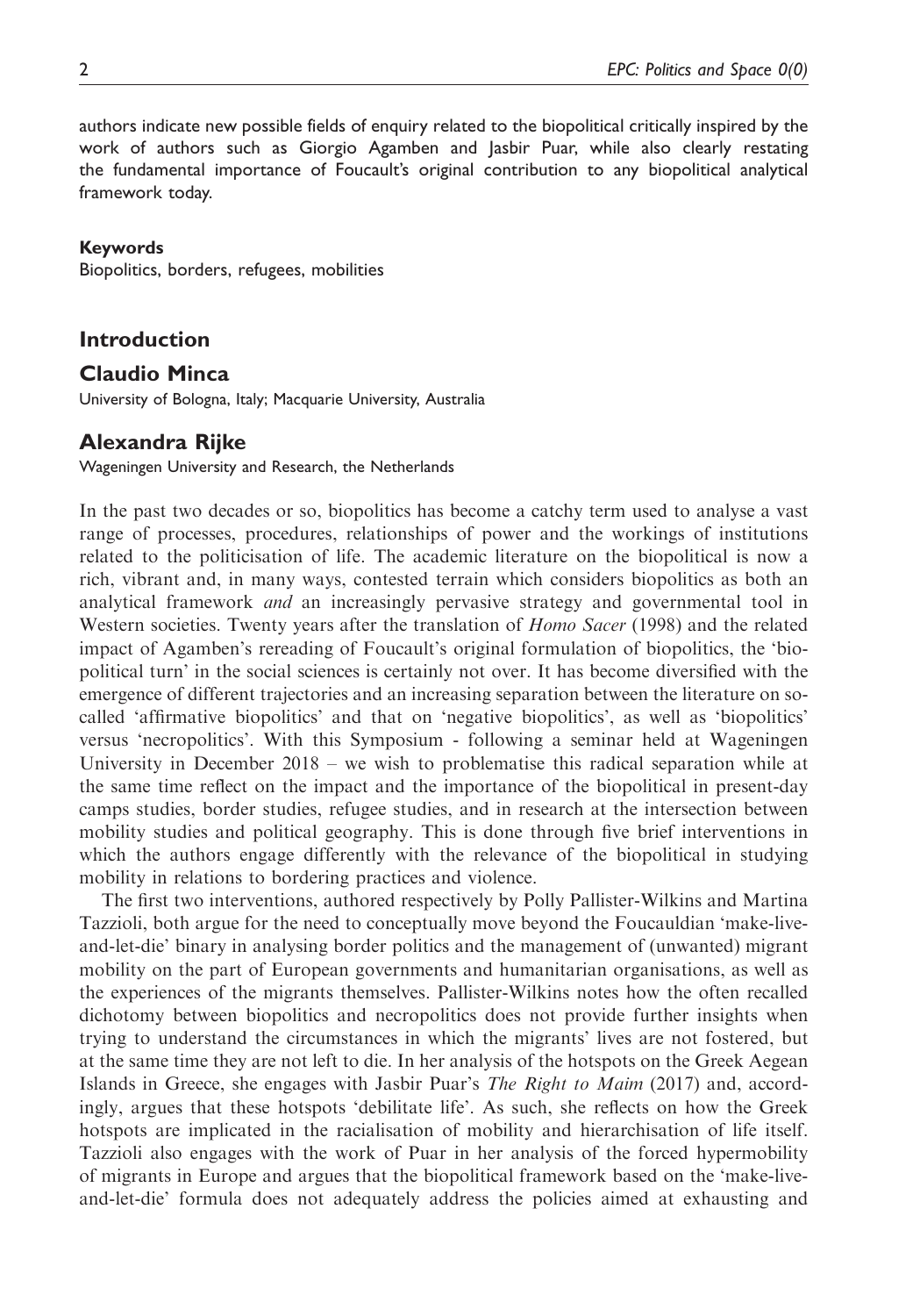debilitating migrants. In order to further understand the nexus between biopolitics and migration, she suggests that the movements of these migrants might be considered as Foucault's 'bad circulation'. For Tazzioli, refugee mobility is not merely something governed by state authorities through practices of bordering, detention and expulsion, it is also a political technology used to discipline and control the migrants by keeping them on the move. The third intervention consists of a critical engagement with the recent work of Claudia Aradau and Martina Tazzioli (2020) on the 'biopolitics multiple' implicated in the production of the refugees' forced hypermobility across the borders and the territories of Europe. While Claudio Minca agrees with the necessity of engaging with multiple forms of biopolitical intervention to appreciate the attempts by the authorities to, literally, 'take away the terrain' from the migrants, at the same time he proposes to take this argument even further and reflect on the nexus between such biopolitics multiple and the structure of the sovereign ban as envisaged by Giorgio Agamben.

The fourth intervention highlights the need to critically reflect on the often occurring Euro-centric biases in analyses of the control of population movement based on the distinction between 'backward' sovereign practices identified with the Global South and more 'progressive' disciplinary/biopolitical practices implemented by Western traditional centres of power. Darshan Vigneswaran reflects in particular on this opposition through a textual analysis of several speech acts connected to the ethnic cleansing of the Rohingya people in Myanmar and the 'voluntary return' policies in Europe. While explicitly recognising that these policies are not comparable in terms of violence, he nonetheless states these two policies considered together provide ample insights into the ways in which Foucault's three overarching logics of rule – sovereign, disciplinary and biopolitical – overlap and intersect. The final intervention claims that visas should be seen as biopolitical instruments employed as bordering techniques to selectively control the circulation of people. While mainstream debates on borders and biopolitics often place particular emphasis on spectacular bordering practices – walls, barbed wire, armed border guards – Henk van Houtum and Annelies van Uden suggest that the 'paper borders' represented by visa systems are the state's first line of defence. They accordingly recommend to further consider how the permission to travel to a specific destination is an eminently biopolitical strategy, based on procedures that take place away from the actual territorial borders and that discriminate against particular individuals and groups by denying them the freedom to travel.

In conclusion, this symposium shows that roughly twenty years after the 'biopolitical turn' - stimulated by the (re)discovery of Foucault's path-breaking speculations on biopolitics - it is still very useful to 'think biopolitically' when it comes to understanding contemporary border practices and mobility (especially forced). While these interventions propose new possible fields of enquiry related to the biopolitical at the same time they confirm how biopolitics, in its different and highly debated declinations, represents a rich and useful framework of analysis, during a time in which border practices and the management of (forced) mobility are endlessly changing and taking ever new configurations.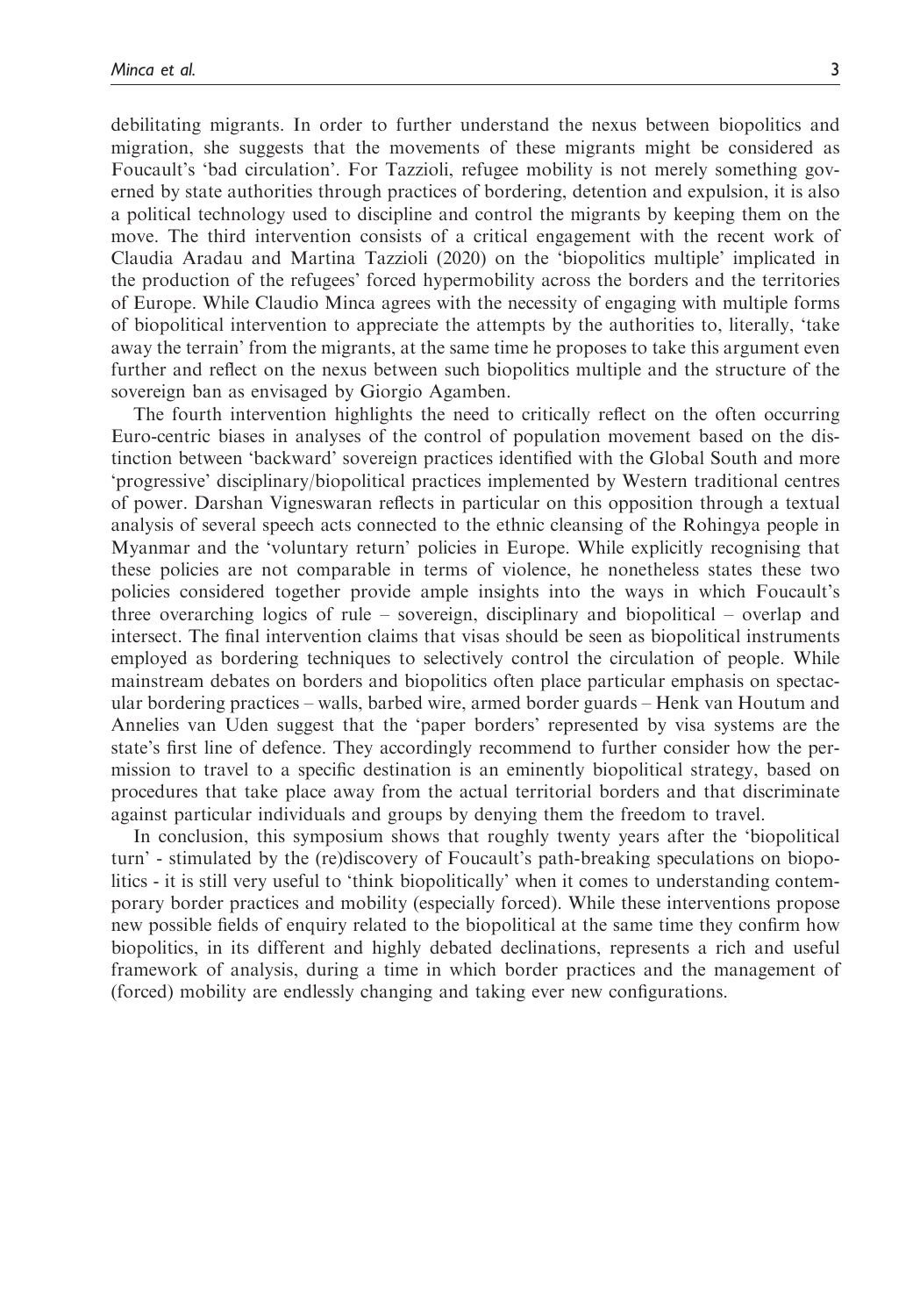#### Hot spots, debilitating life

#### Polly Pallister-Wilkins

University of Amsterdam, the Netherlands DOI: 10.1177/2399654420981389a

In October 2020 over 20,000 people (UNHCR, 2020) find themselves, in the words of Médecins Sans Frontières, "trapped" on Greece's Aegean Islands (MSF, 2019). Migrant im/mobility in the Aegean is modulated by the EU's Hotspot Approach aimed at regulating migrant mobility within Greece and the wider EU. Controlling migrant's mobility through the hotspot approach is often justified by policy makers under the logic of saving lives through stopping boats (see Pallister-Wilkins, 2018), while simultaneously making captured migrants the objects of humanitarian care through their enforced immobility.

The EU's hotspots — such as the infamous Moria on the island of Lesvos — have been discussed in recent literature as sites of data production making migrant populations (Pollozek and Passoth, 2019; Scheel et al., 2019) — that sees hotspots practice similar logics to refugee camps as spaces of registration, aggregation, and calculation (Bulley, 2014) — as sites of containment and disruption beyond detention (Tazzioli and Garelli, 2018); as (un)safe spaces for the practicing of an institutionalised EUropean humanitarianism (Mitchell and Sparke, 2018); and, as such, as spaces that produce migrants as objects of care within a humanitarian borderwork regime concerned with protecting EUrope's liberal order (Pallister-Wilkins, 2018), or what the EU Commission calls 'Protecting our European Way of Life' as race-neutral, coded language for protecting whiteness. All of these understandings of the work of hotspots are integral to the argument advanced here. However, this short intervention, based on a sustained research engagement with Moria hotspot, also brings recent critiques of biopolitical approaches to mobility, border control, and (in)security to bear on the study of hotspots.

Jasbir Puar's (2017) recent work on the bio and necropolitical has introduced the concept of debilitation to analyse particular practices and processes that fall somewhere between the biopolitical 'making live' of Foucault (2003) or Mbembe's (2003) necropolitical 'making die' reworking. Through a focus on debilitation Puar has introduced critical discussions of race, gender, and ableism into discussions of the human as more than the universal biological man in Foucauldian approaches to the biopolitical (see also Weheliye, 2014). For this intervention the concept of debilitation, as a form of government targeted at human life, is most useful in analysing the ways hotspots work with particular — yet partial — forms of humanitarian relief to produce racialised regimes of differential mobility and marginalised, unequal, and debilitated life. That is, human life not considered equal but at the same time not allowed to die, alongside life subjected to regimes of legibility and registration that (re) produce racialised populations within a framework of recognition reaffirming European white supremacy. This intervention offers an additional study of debilitation alongside Puar's extensive focus on the debilitation of Palestinian life under Israeli occupation.

Corresponding author: Polly Pallister-Wilkins, University of Amsterdam, the Netherlands. Email: p.e.pallister-wilkins@uva.nl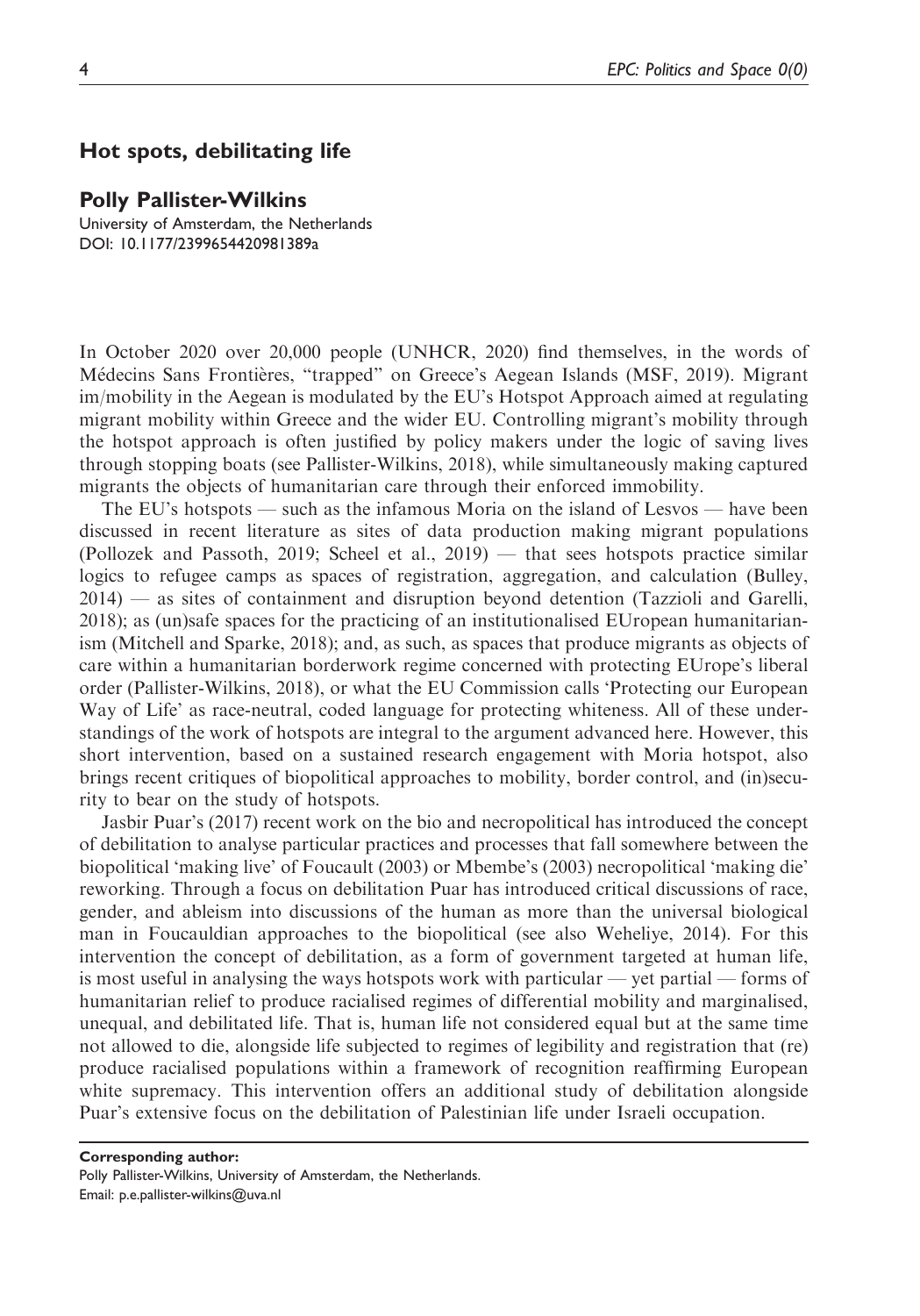My argument here consolidates work in critical humanitarianism studies that has highlighted the ways practices of care are reliant on and engender practices of control (see Pallister-Wilkins, 2019; Ticktin, 2011) and reflects on humanitarianism's role in debilitating in contrast to its more popular image of saving. Beyond a focus on the hotspot regime and its performances of calculation, containment, and care giving, this intervention aims to advance discussions beyond the bio/necropolitical binary to include discussions on purposeful — rather than accidental — non-exceptional debilitating of migrant mobility and life. Too many discussions of mobility occur in the abstract without considering the highly consequential matter of the race (and other intersecting identities) of those who move, its effects on how people move (Seiler, 2016) and the (re)production of race through immigration and border controls targeted at particular racialised groups (El Enany, 2020). This intervention argues for an understanding of the hotspots as infrastructures engaged in the 'racialisation of mobility' and through their concomitant humanitarian functions the racialisation and hierarchisation of life itself.

The EU's hotspots are border control sites with a combination of functions including biometric and biographical data capture and curation, and the restriction and interruption of migrant mobility alongside deportations. However, hotspots, while carceral, are not prisons or closed detention centres andfunction under broader logics of humanitarian borderwork aimed at, as I have argued elsewhere, saving lives through immobilisation and deterrence (Pallister-Wilkins, 2018). Additionally, through their role in processing asylum requests and affiliated vulnerability procedures that enable movement off the islands "time itself is held hostage; time is lived as fear. Distance is stretched and manipulated to create an entire population with mobility disabilities. And yet space is shrunken, as people are held in place, rarely able to move far" (Puar, 2017: 136). As such hotspots do not immobilise in entirety; they alter the dynamics of mobility, slowing it down, redirecting it, and rendering it dependent on bureaucratic asylum frameworks and discretionary decisions regarding particular forms of vulnerability based on supposedly race-neutral nationality, gender, age, marital status, and specific physical — not psychosocial — visible, and recordable medical conditions (on the politics of vulnerability see, Turner, 2019). As sites of immigration registration and asylum claim submission, hotspots also enact a particular legal politics of recognition based on pre-existing white supremacist hierarchies about who has the right to move and who does not, that – as Nadine El Enany argues (2020) – have been written out of the bureaucratic and legal categories discussed above in an attempt to protect colonial spoils. Therefore, alongside creating racialised populations with differential access to mobility and settlement rights, hotspots make visible the work that race plays in structuring immobility regimes between the Global North and South.

The concept of debilitation is useful in relation to hotspots because, in Puar's framing, debilitation is not the result of the exceptional accident but is "employed as a mechanism for oppression" (2017: 89). For Puar, debilitation is a practice that escapes definition within both legal and biopolitical or necropolitical frameworks because it does not proceed through making live, making die, letting live, or letting die. Here Puar adds an additional, 'critical axis to these four quadrants,' arguing that debilitation is "a status unto itself that triangulates the hierarchies of living and dying that are standardly deployed in theorisations of biopolitics." (2017: 137)

Furthermore, according to Puar, debilitation opens up the space for a discussion on the ways certain racialised, gendered, class and capacity differentiated bodies are marked as defective and disruptive to a liberal order. Despite the centrality of racism in Foucault's (2003) own genealogy of biopolitics, Foucauldian inspired approaches to biopolitical (in)security have failed to adequately account for the role of race in what it means to be human (see Howell and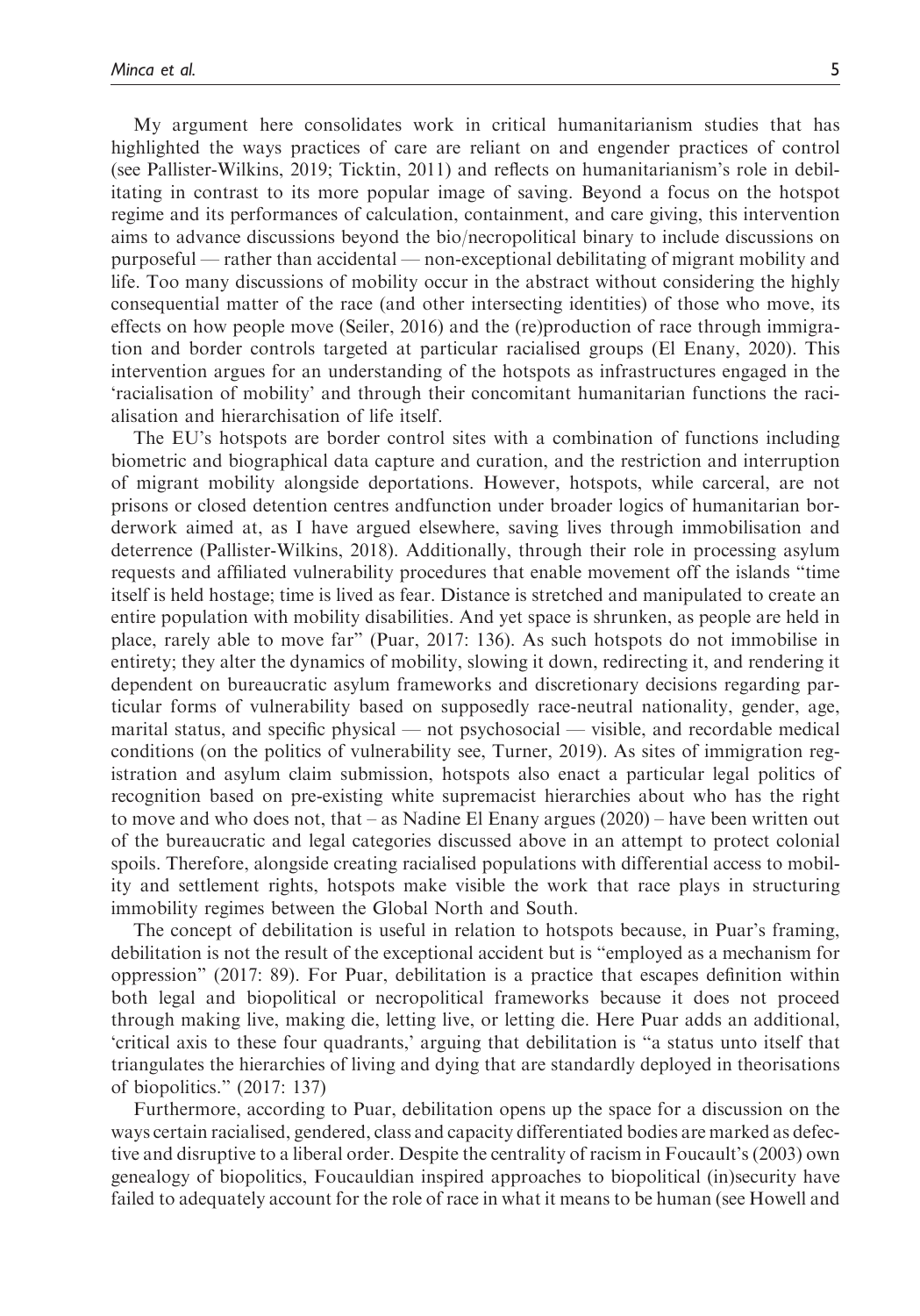Richter-Montpetit, 2019). What debilitation opens up is the possibility to think more deeply about how the human subject targeted by the hotspot approach is not a universal human, but one that has been both historically and presently (by the hotspot system) produced as 'potentially dangerous' according to what Alexander G Weheliye calls "racializing assemblages" of white supremacy that "discipline humanity into full humans, not-quite-humans, and nonhumans" (2014: 4). In this instance, hotspots are both a product of and a part of a racialising assemblage that upholds existing racial hierarchies and seeks to contain migrant mobility through processes of border control, immigration registration and identification and access to asylum alongside the hotspots' role in creating migrants as objects of care and the subsequent introduction of humanitarian logics, practices, and hierarchies.

The presence of humanitarian logics underwriting the design and deployment of hotspots and the practicing of limited forms of care giving within the everyday functioning of the hotspots and the targeting of migrants as a particular racialised category of life means that neither biopolitics nor necropolitics offers a comfortable analytical framework for understanding the dynamics of power and social production exercised by the hotspot approach. The work of hotspots in the production of particular racialised categories of 'not-quite humans', whose mobility is curtailed and futures denied in conditions condemned as unsafe (MSF, 2019) but who nevertheless through humanitarian intervention are kept alive with the provision of basic needs including shelter, sustenance, and medical care, results in debilitated life.

Debilitated life here "is not merely another version of slow death or of death-in-life or of a modulation on the spectrum of life to death" (Puar, 2017: 137). Debilitated life is a different status produced through humanitarian interventions where debilitation functions as "will not let die" or "will not make die." (2017: 139)

Debilitation as a concept therefore helps to think more concretely about the intersections of mobility, humanitarianism and the hierarchies of humanity produced that cannot be captured in a bio-necropolitical binary. Hotspots work to alter, interrupt and capture migrant mobility. But through humanitarian interventions in this altered space-time, hotspots do not make die either, as spaces of humanitarian intervention concerned with the provision of basic needs and the legal recognition of asylum they produce populations outside of the bio-necropolitical binary that humanitarianism — as part of, not additional to, the hotspot approach — will not let/make die. As Weheliye (2014) has argued, and others have taken up (e.g. Howell and Richter-Montpetit, 2019), Foucauldian approaches to biopolitics, with its focus on the governance of biological life, too often invisiblise racial differentiations steeped in colonial violence. Meanwhile legal approaches to migration and asylum (re)produce "race-neutral terms" that have racialised effects (El Enany, 2020: 72). Moreover, according to Weheliye, when race is considered as a product of colonialism in the past and present it "only attains relevance once it penetrates the borders of fortress Europe" (2014: 57) — where Europe is understood as a white space — rather than animating global immigration regimes since the early 1900s (El Enany, 2020; Lake and Reynolds, 2008).

In conclusion, thinking about hotspots as debilitating infrastructures opens up space for contemplating how their various functions, including registration and identification alongside the provision of basic humanitarian assistance, operate to perform both racialised border control and the disabling of mobility with the concomitant (re)production of those racial categories in the present. Meanwhile debilitation also opens up the possibility to think about hotspots within historical racialised mobility regimes, de-exceptionalising EUropean geographies of containment and control in the process and placing current border control efforts firmly within a genealogy of colonial violence that fosters human and life hierarchies within humanitarian frameworks.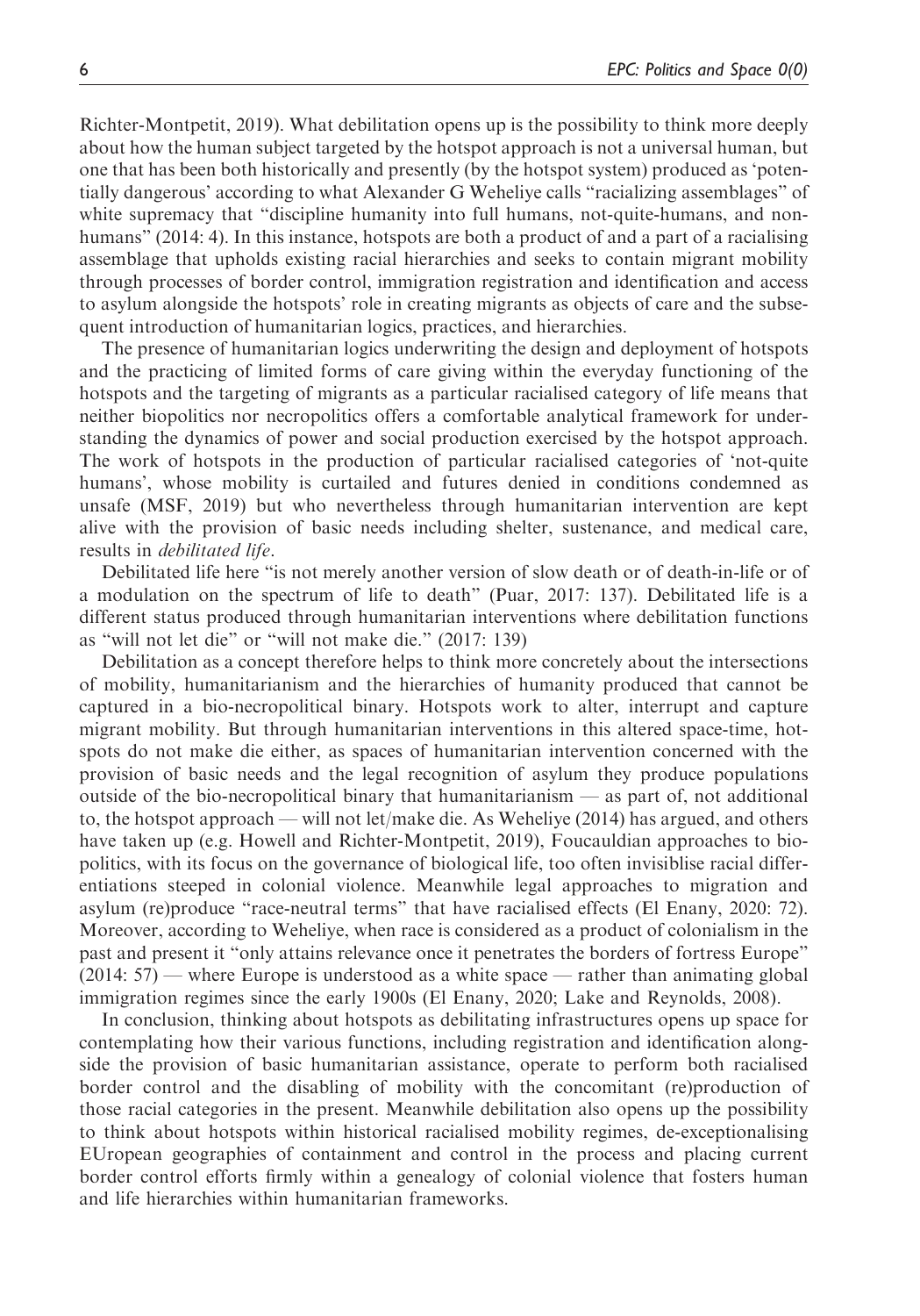## 'Keeping on the move without letting pass': Rethinking biopolitics through mobility

#### Martina Tazzioli

Goldsmiths College, The University of London, UK DOI: 10.1177/2399654420981389b

"This is the sixth time that I am coming back to the border, in Ventimiglia, after being taken by force to the city of Taranto. I am now trying again to cross to France, I hope that this time I make it, as I have no money and no energies left". M., a Sudanese national who arrived in Italy in 2018 from Libya, is one of the many migrants who try to cross to France, along the coast, passing through the Italian city of Ventimiglia. Yet, most of those who try are pushed back to Italy by the French police, sometimes being held for hours in the police station at the border, without being allowed to claim asylum. On the Italian side of the border, some migrants are randomly caught by the police, put on a coach and transferred to Taranto, a southern city located 1200 km away from Ventimiglia. These migrants are taken to the Hotspot of Taranto and usually released few days later; the majority of them goes back to the Italian-French border, by train or bus, despite they might be exhausted and running out money. Such a routinised police practice of internal forced transfers does not discourage migrants from going back to Ventimiglia and from trying again and again; nor are migrants taken to Taranto with the goal of detaining them for long time. And yet, they are kept on the move, forced to divert their routes and to repeat the same journey multiple times. The forced hyper-mobility of the migrants who try to cross to France from Ventimiglia is not an exceptional case study; rather, it sheds light on the dramatic migrants' *goose game*<sup>1</sup> - to quote an expression commonly used by migrant support groups in Italy to designate the convoluted geographies that migrants are forced to undertake due to legal restrictions, police measures, spatial blockages and administrative violence.

## What is left of the 'bad circulation'?

Mobility is used by state authorities as a political technology for regaining control over 'unruly' migration. This has been highlighted by geographers who have drawn attention to the politics of migrant dispersal (Darling, 2016) and the forced mobility of migrants from one detention centre to another (Hiemstra, 2013; Turner and Peters, 2017). Nick Gill (2009) speaks of 'governmental mobility' to refer to the state-led transfers of migrants. Yet, here I am interested in how migrants' mobility is used as a technology of government in a more indirect way, that is by pushing migrants to move away, to reroute their journey and by keeping them on the move. More precisely, these political technologies are biopolitical mechanisms, insofar as they are deployed for managing and disrupting migrants' lives. How should we rethink the nexus between biopolitics and mobility in light of that? How can we account for biopolitical tactics through mobility? And how do they affect migrants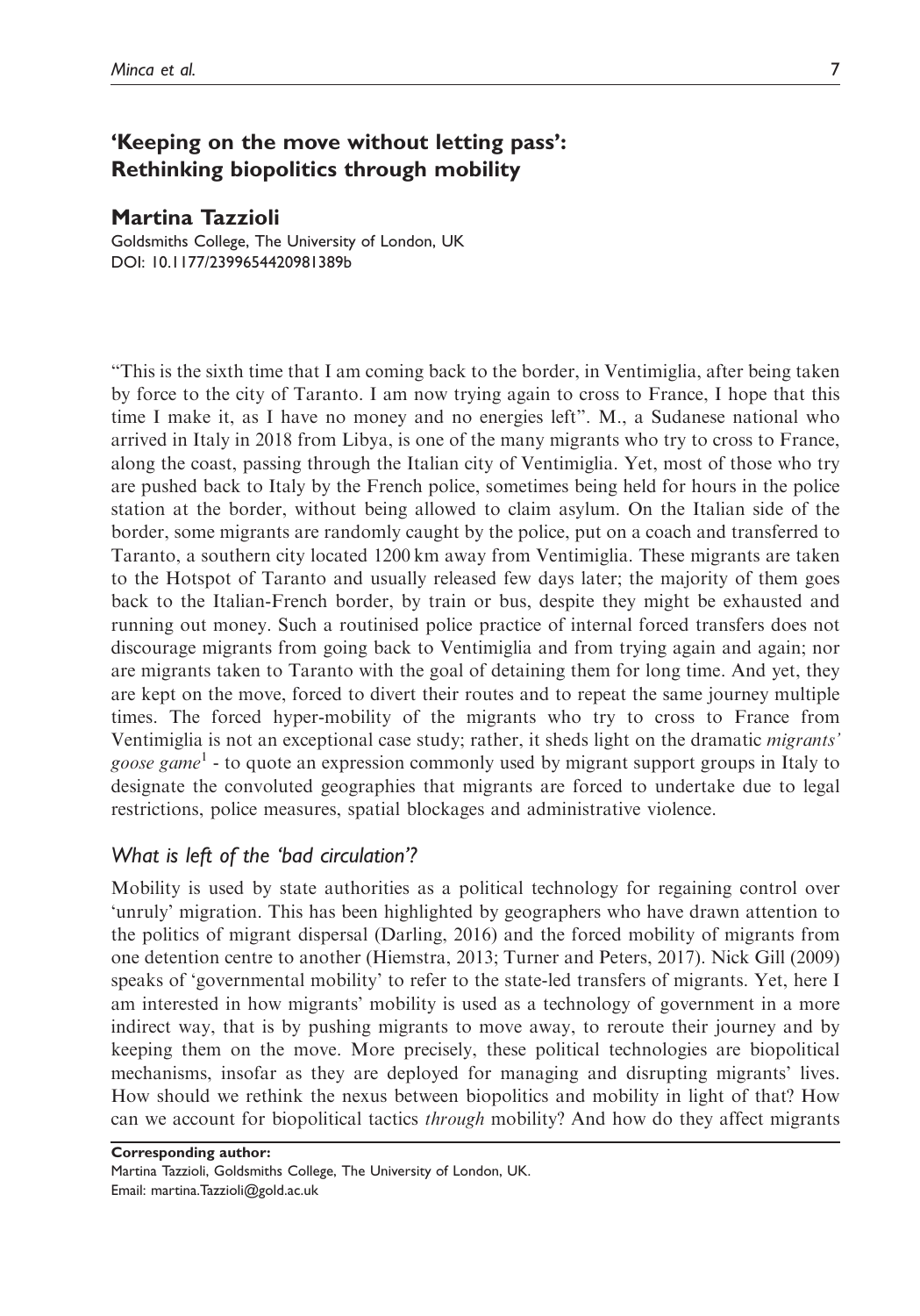and their 'infrastructures of livability<sup>2</sup>? In order to engage with these questions, I suggest going back to Michel Foucault's understanding of biopolitics. While in the Lecture series at the College de France Society Must Be Defended (1976–1977) and in The Will to Knowledge (1978) Foucault defines biopolitics through the formula 'making live, letting die', in *Security, Territory, Population* (1978–1979) he historically situates the emergence of biopolitical mechanisms in relation to the governing of circulation: security, Foucault contends, "is simply a matter of maximizing the positive elements, for which one provides the best possible circulation, and of minimizing what is risky and inconvenient like theft and disease, while knowing that they will never be completely suppressed" (Foucault, 2007: 19).

Mobility studies literature has notably drawn on Foucault's work and put mobility at the core as an analytics for rethinking power relations (Cresswell, 2010; Cresswell and Merriman, 2011). Nevertheless, the intertwining between biopolitical modes and the governing of circulation has remained relatively marginal in the rich existing literature on biopolitics (but see Aradau and Blanke, 2010), and also, quite surprisingly, in migration scholarship. Indeed, both proponents of affirmative biopolitics (Hardt and Negri, 2000; Revel, 2008) and of negative biopolitics (Agamben, 1998) as well as of its multiple variations – necropolitics (Mbembe, 2003), thanatopolitics (Murray, 2006) – have prioritized the focus on life. At a close glance it is noteworthy that Foucault himself has never fully developed the nexus between biopolitics and circulation, nor did he elaborate a biopolitics of mobility. In fact, it should be stressed that Foucault speaks of governing circulation, and not of mobility (Aradau and Tazzioli,  $2020$ <sup>3</sup>; and that, in arguing that modern governmentality consists in "making a division between good and bad circulation" (Foucault, 2007: 18), he does not actually engage with the 'bad circulation', that is, with the ways in which criminalized and unruly subjectivities on the move are governed. Or better, while Foucault highlights that the government of cities in the eighteenth century was driven by the need to deal with "the influx of the floating population of beggars, vagrants, delinquents, criminals..." (2007: 18), he does not dwell upon how such a 'bad circulation' was disciplined and managed in practice.

Thus, rethinking biopolitics in light of the criminalisation of 'unruly' mobilities and, at once, of the use of mobility as a political technology for governing migration, entails analysing how the 'bad circulation' that Foucault mentions in passing is actually obstructed, contained and expelled. Yet, as Foucault himself points out, bad circulation and the unruly subjectivities it is formed by – like beggars, vagrants, delinquents etc. - could neither be fully eliminated nor stopped.<sup>4</sup> If we turn our attention to the present and the biopolitics of mobility at the internal frontiers of Europe, it is noticeable that migrants are neither detained nor expelled; they are disciplined and controlled by being kept on the move and being forced to undertake convoluted geographies (Tazzioli, 2020). It is precisely in the interstices between 'good' and 'bad' circulation that, I suggest, biopolitical technologies targeting illegalised migrants are implemented – by repeatedly disrupting migrants' movements and violently dismantling their infrastructures of livability without necessarily killing them nor letting them die. Indeed, it is not only a question of expanding on the exclusion and expulsion of bad circulation'; together with that, the mobility and presence of unruly subjectivities is also governed and obstructed by exhausting migrants, by keeping them on the move even without deporting or detaining them. Ultimately, while biopolitical technologies of exclusion involve investigating the governing of the so called 'bad circulation', the focus on the border-zone of Ventimiglia indicates that a more nuanced analysis is needed. That is, migrants' unruly presence is in fact the object of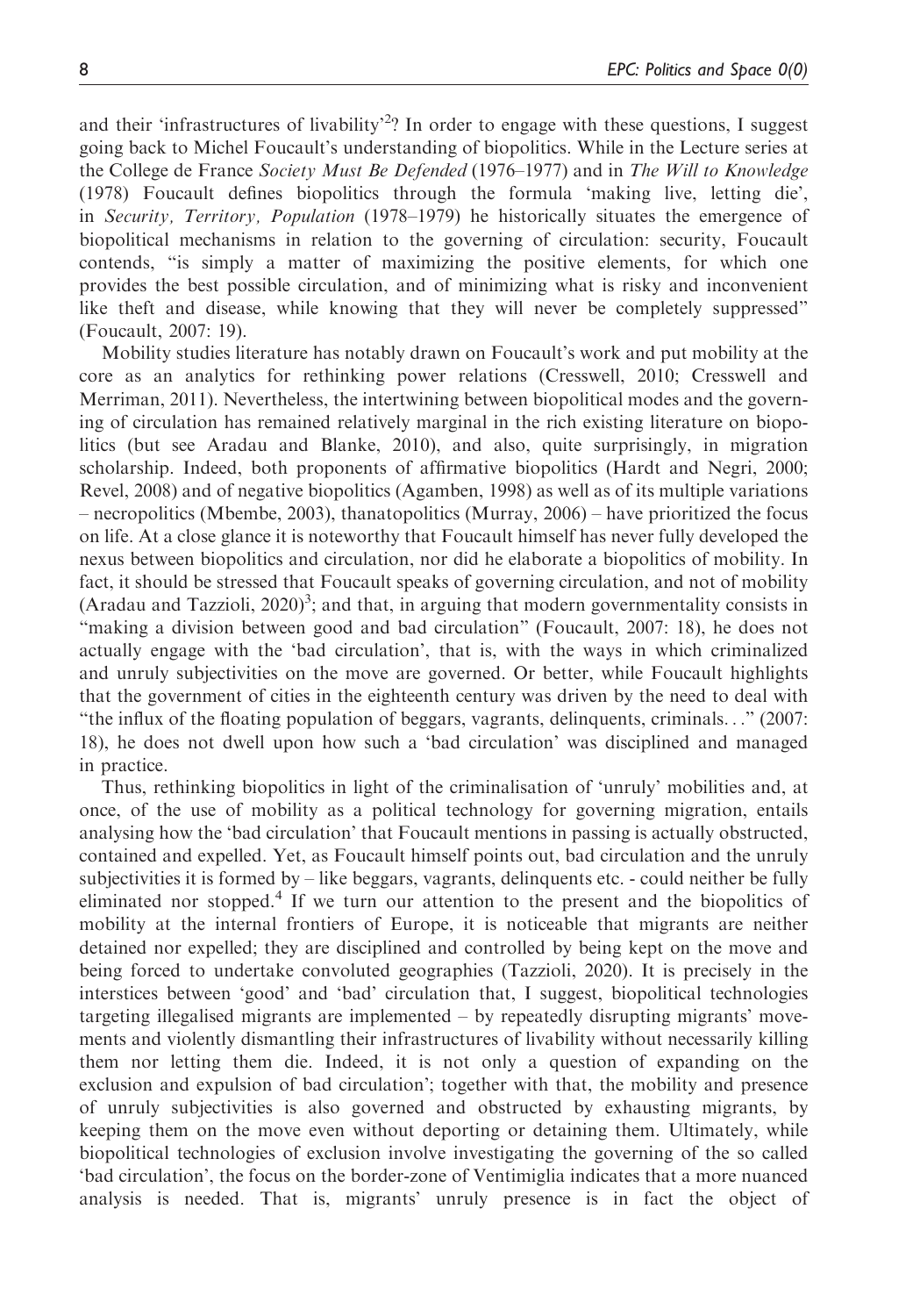heterogenous tactics of obstruction, which include deportation and detention but that are not limited to them.

#### Cramp, choke and disrupt

Before moving on with the analysis of the biopolitics of migrants' mobility at the internal frontiers of Europe, I briefly draw attention to other research pathways in Foucault's work that enable coming to grips with the bad circulation and all its grey areas. Indeed, in an earlier lecture series at the College de France, The Punitive Society (1972–1973), Foucault interestingly develops an insightful analysis of the criminalisation of popular illegalisms and of acts of vagabondage in the eighteenth century. More broadly, in the 1972–1973 lecture series Foucault pays attention to the 'bad circulation' just mentioned in passing in Security, Territory, Population to define dispositifs of security. In fact, in The Punitive Society he focuses on popular illegalism, that is, conducts and practices of mobility that started to be criminalised in the seventeenth century: "illegalism takes the form of absenteeism, lateness, laziness, festivity, debauchery, nomadism, in short, everything that smacks of irregularity, of mobility in space" (Foucault, 2015: 188). Thus, mobility is approached by Foucault not merely as movements in space but as those criminalised practices considered against the norms of (sedentary) societies – such as vagabondage – and that became the object of disciplinary controls. Such an insight into criminalised mobilities equips us with the analytical tools for distinguishing mobility from both circulation and movement, by bringing attention to the racialised hierarchies of access to mobility enforced by the global Visa regime and to the fields of tension between practices of freedom and modes of control.

A focus on mobility as a political technology and on migrants' convoluted routes thus foregrounds biopolitical tactics which cannot be fully captured through the 'making live/ letting die' formula. Indeed, the exhausting mobility that migrants are forced into, pushes us to find ways for registering modes of governing that consist in pestering and harassing migrants. As Jasbir Puar has observed in relation to the Palestinian context that "alongside the 'right to kill' I noted a complementary logics  $[\ldots]$  that of creating injuries and maintaining Palestinian populations as perpetually debilitated, and yet alive, in order to control them" (2017: x). Along similar lines, we might argue, migrants are exhausted and debilitated, both physically and psychologically, without necessarily being killed or let to die. Both in Ventimiglia and in Calais spatial tactics for choking, cramping and obstructing migrants' presence are enacted on a daily basis by the police (Tazzioli, 2020); tactics that chase migrants away, evict them from informal encampments and violently dismantle their temporary and precarious infrastructures of "collective livability" (Aradau, 2017: 7) and of what migrants themselves in Calais called 'liveable places' ('*lieux de vie*'). The incessant dismantling of informal encampments in Calais and the police operations apt at chasing migrants away, deprive these latter of a space to stay: these biopolitical tactics do not only obstruct migrants' presence, they also hinder the emergence of migrant collective formations and the persistence of shared infrastructures of support (Tazzioli, 2019).

Cramping, choking and obstructing are terms that refer to a generalised spatial harassment of migrants who are stranded in Europe's border-zones. And yet, they also involve a temporal dimension, that echoes what Shahram Khosravi (2018) defined as 'the stolen time' of migration, that is, the sequestration of time that many migrants experience by being stranded in camps but also by being entrapped in forced and convoluted hyper-mobility. The biopolitical technologies for governing migrants' mobility discussed here illuminate what might be called as *biopolitics through mobility*: indeed, mobility is not only an object of government; it appears to be also a political technology used by states for hindering and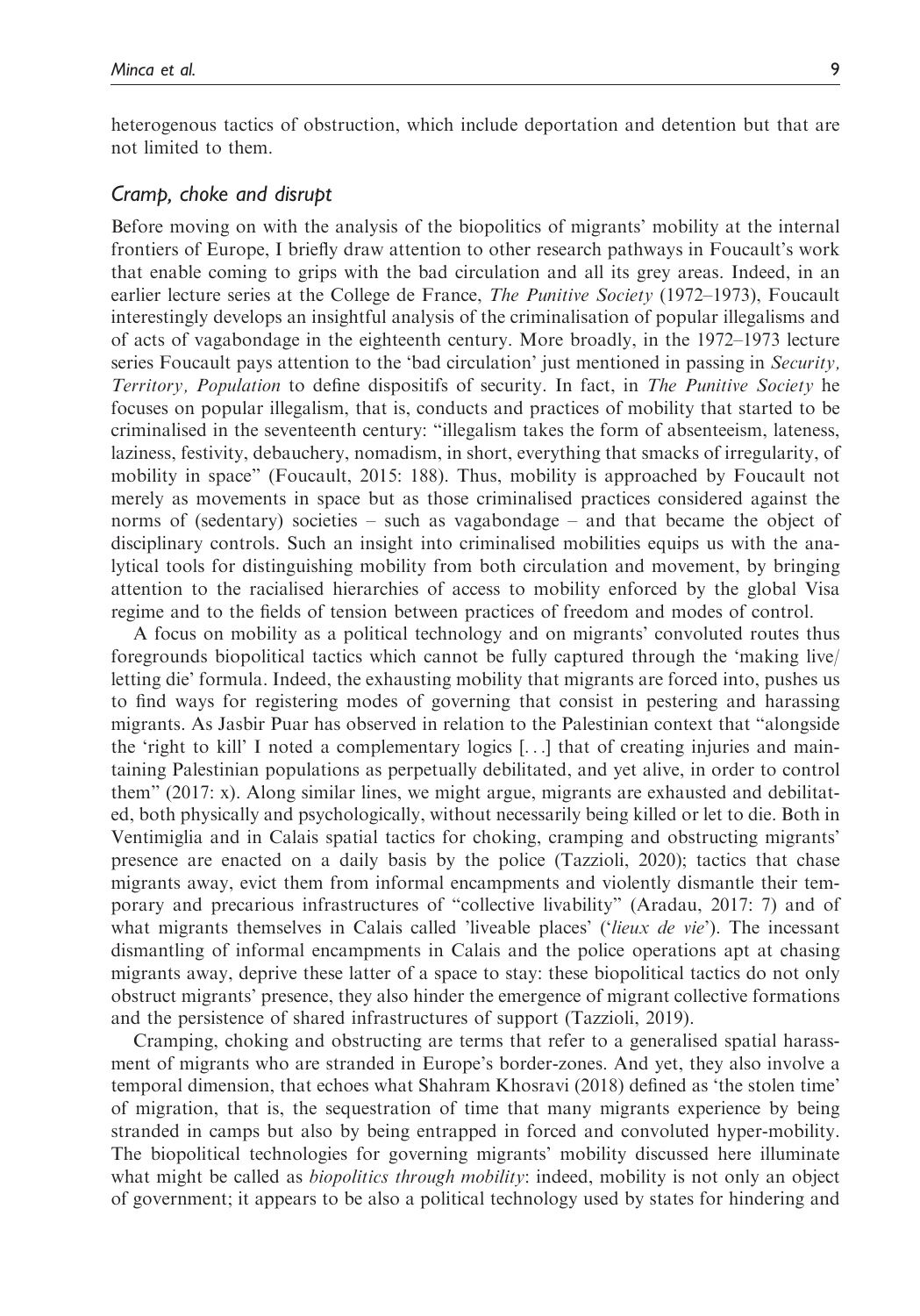disrupting migrants' presence, as well as for regaining control over them. Shifting the focus towards the nexus between biopolitics and mobility thus entails grasping modes of violence that are neither exercised through direct killing nor through blatant exposure to death. Relatedly, engaging in a 'politics of cramped spaces' (Walters and Luthi, 2016) consists in developing an analytical sensibility towards practices of resistance that emerge from within coerced and suffocating spaces and in which, however, there is always for the migrants a leeway for action. This involves scrutinising biopolitical technologies enforced not only by discarding and minimising the 'bad circulation' but also by incessantly disrupting, hindering and chocking unruly migrants' presence and mobility.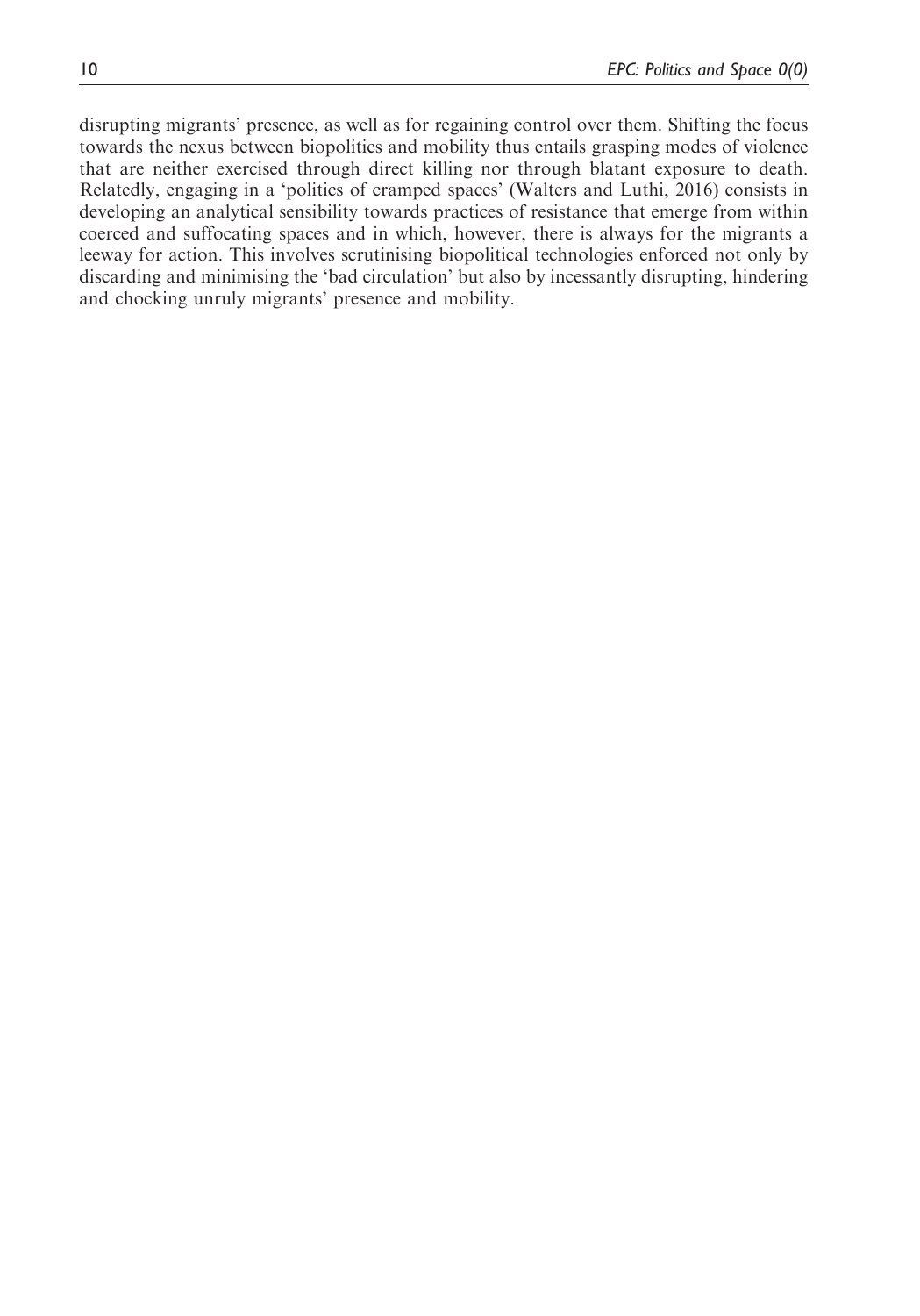## The biopolitics multiple and the refugee sovereign ban

#### Claudio Minca

University of Bologna, Italy; Macquarie University, Australia DOI: 10.1177/2399654420981389c

#### Vučjak

Vučjak, Bosnia-Herzegovina: 1 August 2019. A few kilometres from the city of Bihać, in the Una-Sana Canton, an abandoned industrial landfill has been converted into a temporary refugee camp of sorts by the local authorities. Surrounded by minefields from the Yugoslav wars, this camp is where the refugees who were caught roaming around Bihać have been taken by the local police in recent months. The location is about 8 km from the Croatian border, the same border that all the refugees in this corner of the so-called Balkan Route are planning to informally cross. When I visited the camp, it accommodated about 700 men – mostly from Syria, Pakistan, Afghanistan – in white tents provided by Turkish Red Crescent and pitched up on soil contaminated by toxic waste and infested by snakes. Limited water was available for only a few hours a day, with most residents using the forest as a latrine, adding to the already precarious hygienic conditions of this temporary settlement. Cases of tuberculosis, hepatitis B and scabies among the residents were already recorded. In a larger tent food was distributed by the local Red Cross twice a day under the supervision of the police in an atmosphere marked by tension and a sense of precarity. The ruins of an abandoned building were used by the refugees to recharge their mobile phones thanks to the presence of a diesel generator. On the wall of the same building a map showed the location of the minefields and warned the refugees to avoid them. Despite these warnings, the refugees were allowed to leave the camp at any moment and attempt to cross the nearby border via the forest, that is, to try what they define as 'the game'. As I write, news about the closure of the camp now covered in snow in the middle of the Balkan winter are contrasted by new postponements due to the difficulties in relocating the refugees (BBC, 2019).

The case of Vucjak raises a number of questions regarding the biopolitical government of the refugees' mobility on the part of the Bosnian authorities. On the one hand, these refugees were forcibly relocated to a toxic landfill kilometres away from the city centre where they had been visible for months. Once in Vučjak, they were provided with some (very limited) support, including tents, a few latrines and water containers and two meals a day. At the same time, they were allowed to leave the camp and either return to the city centre – but the walk is long and relatively impervious – or walk towards the border unmonitored. Their trip to the border may have continued to Trieste, Italy after crossing Croatia and Slovenia, or, in most cases, intercepted by the Croatian border police who, in contravention to international human rights, would regularly deprive them of their few

Claudio Minca, Department of Culture and History, Alma Mater Studiorum, University of Bologna, Via Guerrazzi, 20, 40125 Bologna, Italy. Email: claudio.minca@unibo.it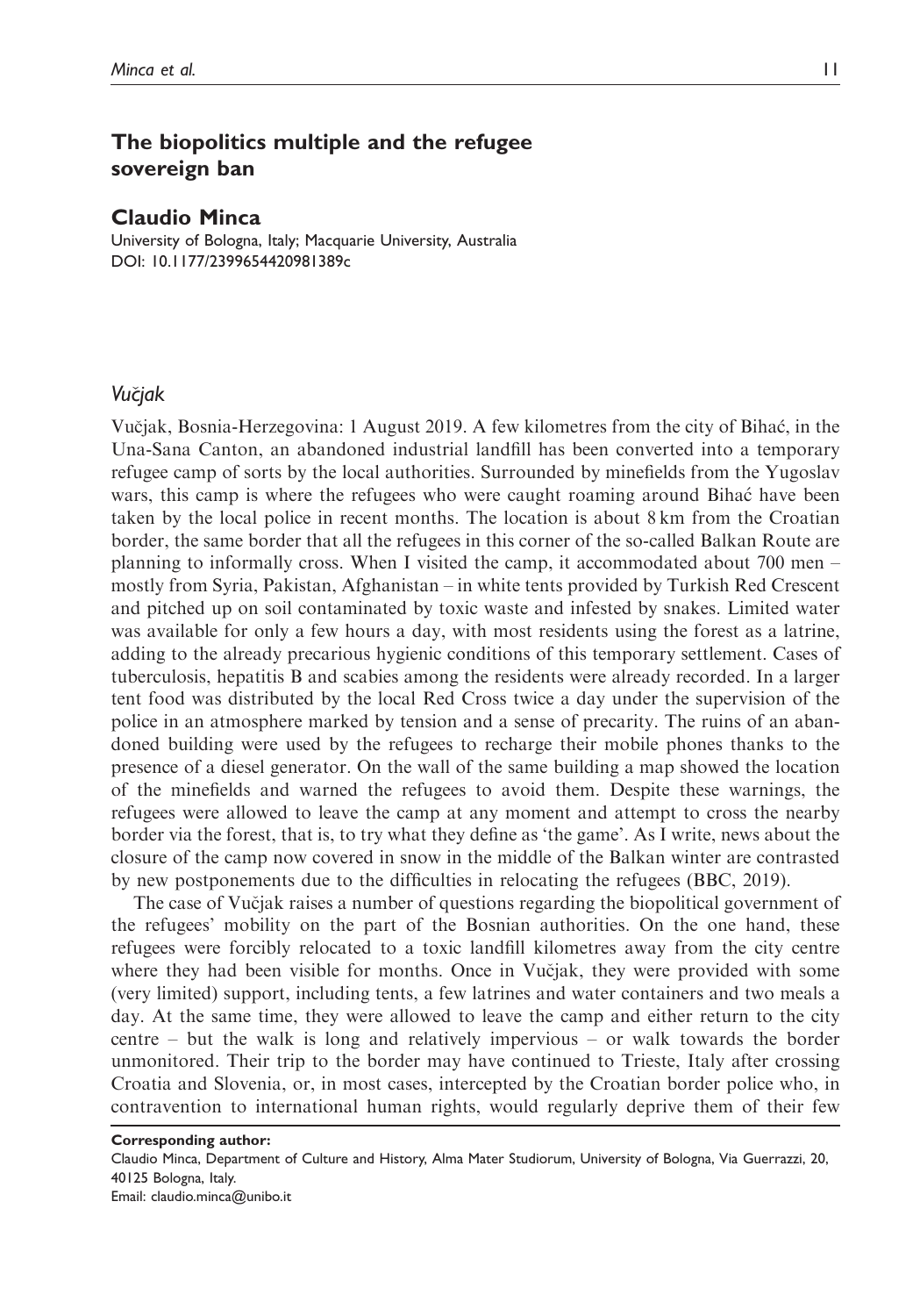belongings (mobile phones, shoes, money, etc. – see No Name Kitchen, 2019) and bring them back to Bosnia. The Bosnian authorities therefore were not only aware of the implications of 'letting the refugees go', but actually seemed to provide such minimal support in the camp precisely to make the refugees' living conditions as dire as possible and implicitly stimulate their informal mobility.

The interplay of intervention and non-intervention in the management of refugees has been analysed in numerous other cases of makeshift camps in Europe, and often described as a form of governance based on the intention of letting the refugees just live/leave (see Tazzioli in this Symposium). This type of biopolitical intervention has also been linked to ideas of ban/abandonment, again, read as a strategy implemented by the authorities to avoid taking full charge of the refugees and making them move endlessly. By (semi)abandoning the refugees while letting them live-and-move, different forms of biopolitical technologies were implicated in Vucjak. The notion of biopolitical abandonment is thus important to understand the production of the new geographies of informal mobility in this part of Europe, but also perhaps to engage with some recent academic debates committed to rethinking the biopolitical in relation to the government of refugees. The literature on the most diverse articulations of the biopolitical is today vast and rich and I have no space in this short intervention to even start reviewing it (see Minca, 2015). However, inspired by the questions prompted by the camp in Vucjak, I would like to briefly engage with what I consider one of the most convincing presentations of the existing debates on the biopolitical and provocatively link it to Giorgio Agamben's conceptualisation of the sovereign ban.

#### The biopolitics multiple

In a recent article, Claudia Aradau and Martina Tazzioli propose a rather comprehensive critical analysis of the current body of work on the biopolitical and reflect on the current responses to the initial dominance of Foucault-and-Agamben-inspired engagements with biopolitics in the social sciences. After highlighting how "the literature on biopolitics – as deployed in migration and border studies, but also in security studies – has been criticized for the 'flickering presence' of race, its erasure through Agambenian readings of biopolitics or 'whitewashing' race in Foucauldian security studies" (Aradau and Tazzioli, 2020: 207) they suggest to investigate "the political technologies through which new distinctions and hierarchies of life are produced", rather than "focusing on the racialized body as such" (2020: 208).

What is important for my argument here is how Aradau and Tazzioli address "the limitations of approaching biopolitical control through the binary of 'making live/letting die'" (2020: 204) and ask: 'What are the effects of a discontinuous 'hold' over migrants' lives, made of some sites and moments in which migrants are highly controlled and others in which their movements are managed through (partial) non-governing, not-seeing and nonregistration?" (2020: 201). The Vucjak camp seems to perfectly adhere to this description. The refugees are indeed partially and discontinuously governed by the authorities, in ways that escape any easy and immediate interpretation. What also often remains obscure in more conventional accounts of the situation in Northern Bosnia is the role played by the largely tolerated informal mobilities of the refugees.

Aradau and Tazzioli not only interrogate how "migrants are deprived of spaces of livability and infrastructures of support and they are entrapped into forced hyper-mobility" (2020: 202) but also suggest that "the unevenness of modes of government or 'biopolitics multiple' is what characterizes the current European migration politics. Such an opacity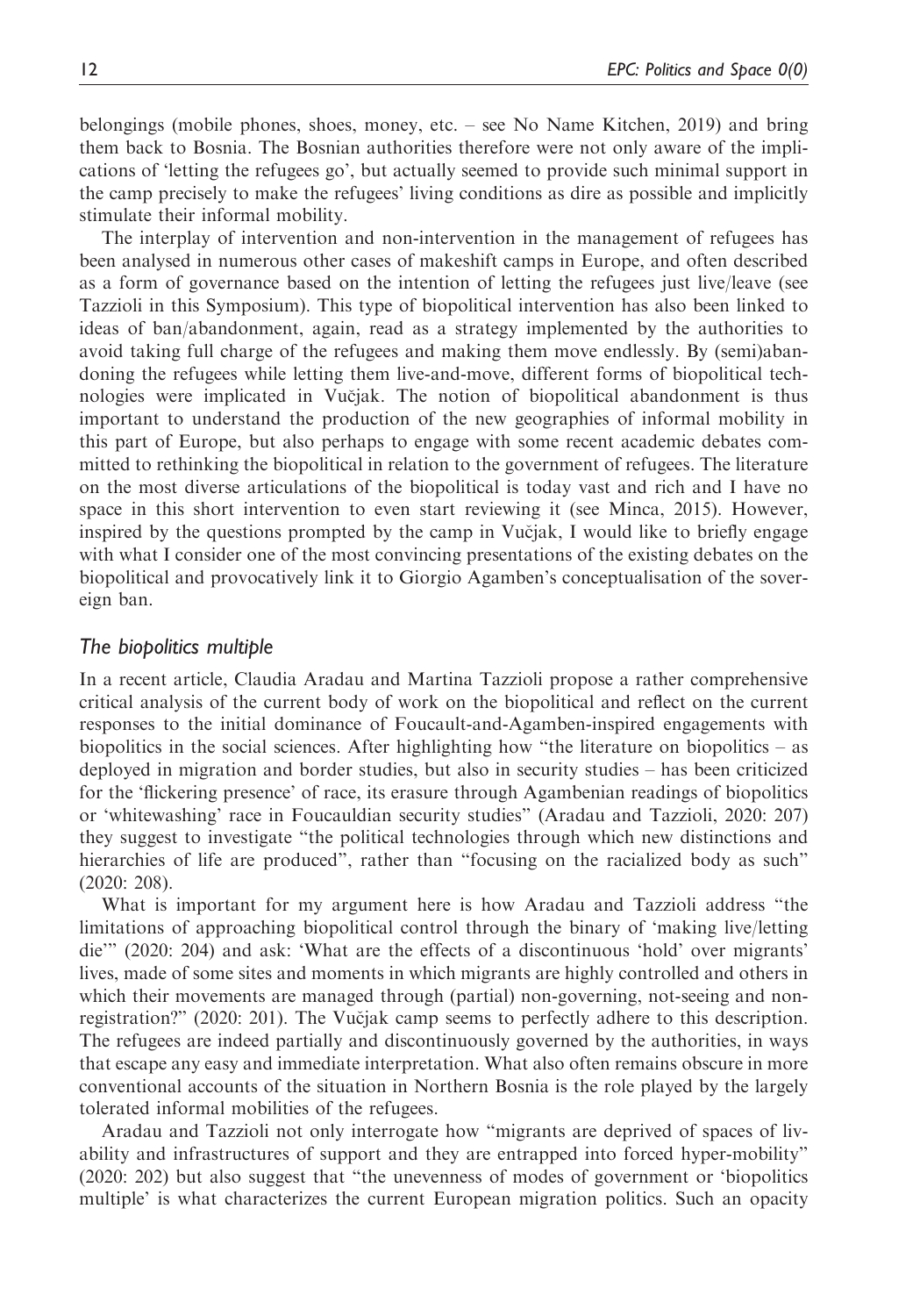inevitably generates disorientation for the migrants, making it hard to grasp how the EU border regime works" (2020: 203). They accordingly propose to think of biopolitics "not as a homogenous binary logic, but as plural technologies, which are simultaneously dispersed and connected, while being entangled with technologies of capitalisation and racialisation" (2020: 208–209). Following this line of thought, the analysis of how the authorities exercise their explicit violence and destroy or deliberately limit the material support offered to the refugees should thus be complemented by the examination of all the biopolitical technologies of intervention and non-intervention that result in what Puar (2017) (and Pallister-Wilkins in this Symposium) describes as the debilitation of racialized migrant bodies. This passage is very useful for my reflection on Vucjak since, like in other similar cases in Europe, what we witness in that camp is precisely "a mode of biopolitical governing through non-governing, a politics of making move 'without any perspective of installation' and with no exact destination" (Aradau and Tazzioli, 2020: 215). The refugees, after having been forcibly relocated, are in fact offered either the conditions for mere survival on a toxic piece of land or the (implicit) option to walk away through the forest and the minefields. It is in this sense that Aradau and Tazzioli – recalling the notion of 'continuum of violent inaction' "to designate the effects of destitution and suffering generated on migrants as a result of state's active withdrawal"  $(2020: 215)$  – resource to the concept of subtraction which they read etymologically as 'to draw or drag from under': in this case, subtraction is interpreted as 'taking away terrain' from migrants.

I engage elsewhere in detail with the theoretical and methodological implications of this approach, and in particular with how the biopolitical technologies adopted by the Bosnian authorities in 'taking terrain away from migrants' operate on mobility forcing them 'to reroute their trajectories and to do the same route multiple times'. Here, I instead wish to ponder for a moment on the question of intentionality related to the operations of subtraction described by Aradau and Tazzioli. While it is easy and useful to find empirical evidence – in Vucjak and elsewhere – of multiple biopolitical technologies contributing to the authorities' intervention-and-withdrawal interplay in governing (and reacting to) the refugees' informal mobilities, it is more difficult to grasp whether such biopolitics multiple is the result of specifically planned strategies to 'keep the game going' or, rather, the result of a plethora of uncoordinated and messy ideas and actions at the most diverse scales. And if it is relatively easy to identify in Bosnia how these technologies materialise in spatio-temporal delimitations that "forced migrants to become hyper-mobile between different sites and render the conditions of access to food, water and infrastructures mobile themselves" (Aradau and Tazzioli, 2020: 218), it remains unclear why the management of refugees is operationalized in this way and what active role the refugees play in its workings. While I could not agree more that "by rethinking biopolitics in light of political technologies used for regaining control over 'unruly' migration" it is possible to "move beyond the binary opposition between migrants' agency and resistance on the one side, and migrant victimhood on the other" (2020: 220), at the same time the question of intentionality on the part of the subjects involved and how its implications are negotiated 'on the ground' deserves further scrutiny, if anything to inform our methodologies when studying cases like Vučjak.

## The refugee sovereign ban

This is why I would like to conclude this brief intervention by suggesting that Aradau and Tazzioli's powerful argument could perhaps be taken even further: is the interplay between intervention and non-intervention, force and neglect, material support and destruction, freedom of movement and pushbacks/detention perhaps a manifestation of a biopolitical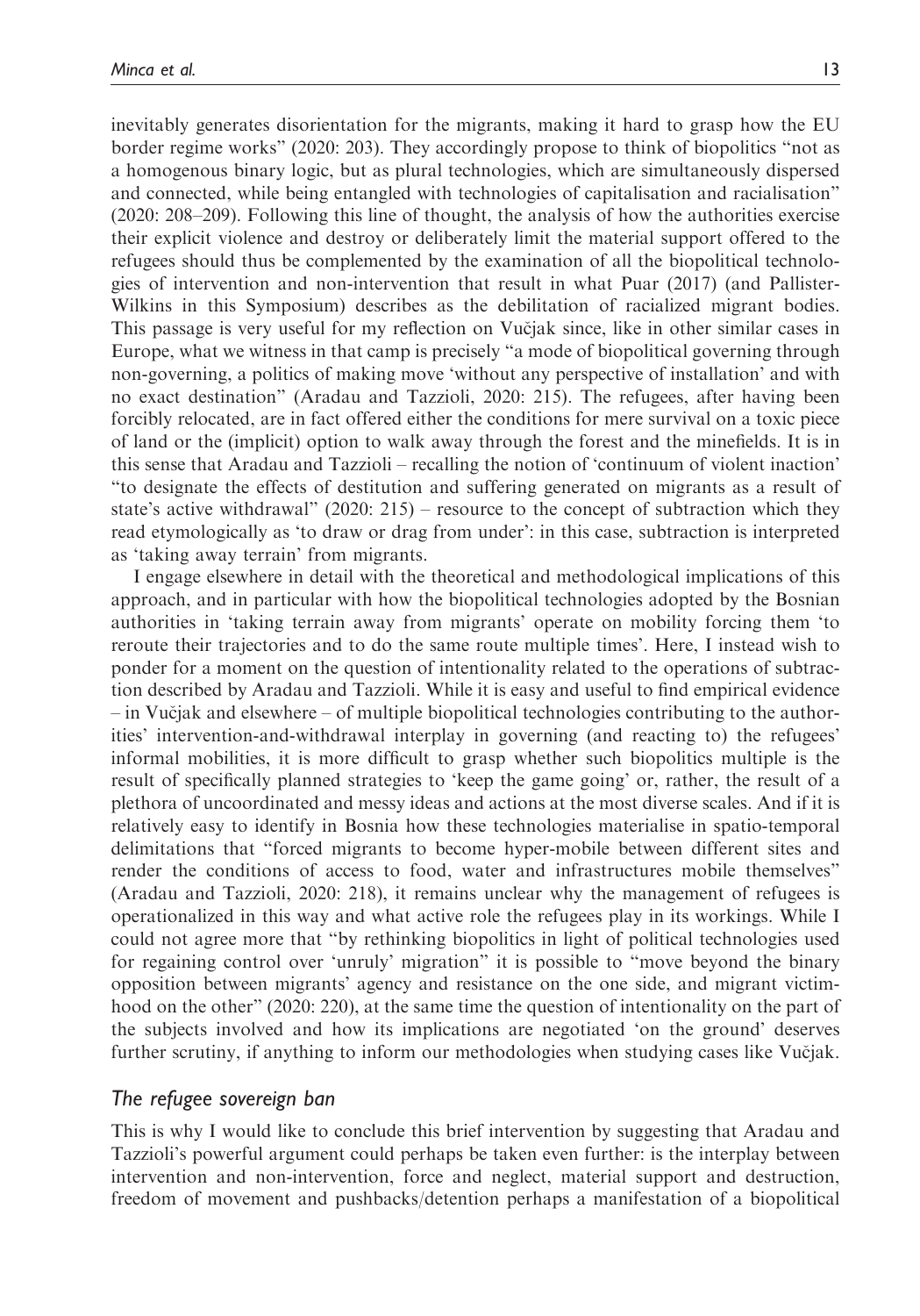machinery aimed at reproducing the sovereignty of the state? Is intentionality in this process as fragmented, discontinuous, messy and multiple as the biopolitical technologies discussed here? And if so, how can sovereignty be understood in relation to such biopolitics multiple, its implementations and the (re)active responses to it on the ground? Can such biopolitics multiple be read as an expression of the sovereign ban?<sup>5</sup>

These questions obviously require a different kind of space. However, in the hope to keep this conversation going, I would like to provocatively recall Agamben's (relatively overlooked) speculations on the structure of the sovereign ban. For Agamben, inspired here by Jean-Luc Nancy, the ban is the capacity of the law 'to maintain itself in its own privation', to apply by '(dis)applying' itself:

He who has been banned is not, in fact, simply set outside the law and made indifferent to it but is rather abandoned by it, that is, exposed and threatened on the threshold in which life and the law, outside and inside, become indistinguishable. It is literally not possible to say whether the one who has been banned is outside or inside the juridical order (Agamben, 1998: 28–29).

A key figure used by Agamben to reflect on the structure of the ban is the werewolf, a figure inhabiting a zone of indistinction between the human and the feral, between exclusion and inclusion, a bandito ('he who is banned'), since the werewolf is, at its origin, a human banned by their community (1998: 105). The werewolf, however, in Agamben's account, did not only metaphorically inhabit a zone of indistinction, but was also represented as inhabiting and moving through real spaces, normally the edges of a forest, or other sites marking the threshold between the community and its others: in this way, by means of this arcane spatialisation, the real-and-imagined presence of these hybrid figures represented the "survival of the state of nature at the very heart of the State" (1998: 106; see also Minca, 2007).

I do not have the space here to further analyse this aspect of Agamben's work; but if we provocatively compare the figure of the werewolf – a parallel that I fully examine elsewhere – to that of the refugees forced by the 'biopolitics multiple' to inhabit an ever-changing threshold of hypermobility, care, custody but also abandonment and withdrawal, we may perhaps recognize a (violent) manifestation of the 'survival of the state of nature at the very heart of the State'. Can we thus conceive such biopolitics multiple as a manifestation of the entanglements of the sovereign ban, a manifestation that identifies in the figure of the (semiabandoned) refugee and in its endless (only partially governed) mobility the threshold that allows the authorities to endlessly reconfirm the legitimacy of their bordering practices, but also an expression of the deeper ontologies that sit at the core of the foundation of the nation state and of its permanent crisis? In other words, is the biopolitical subtraction described by Aradau and Tazzioli the process that allows the state and its violent reassertions (based also on violent inaction) to survive by electing the body of the refugee as a site where to endlessly trace its own borders, that is, the hidden spatialisation of its sovereign ban?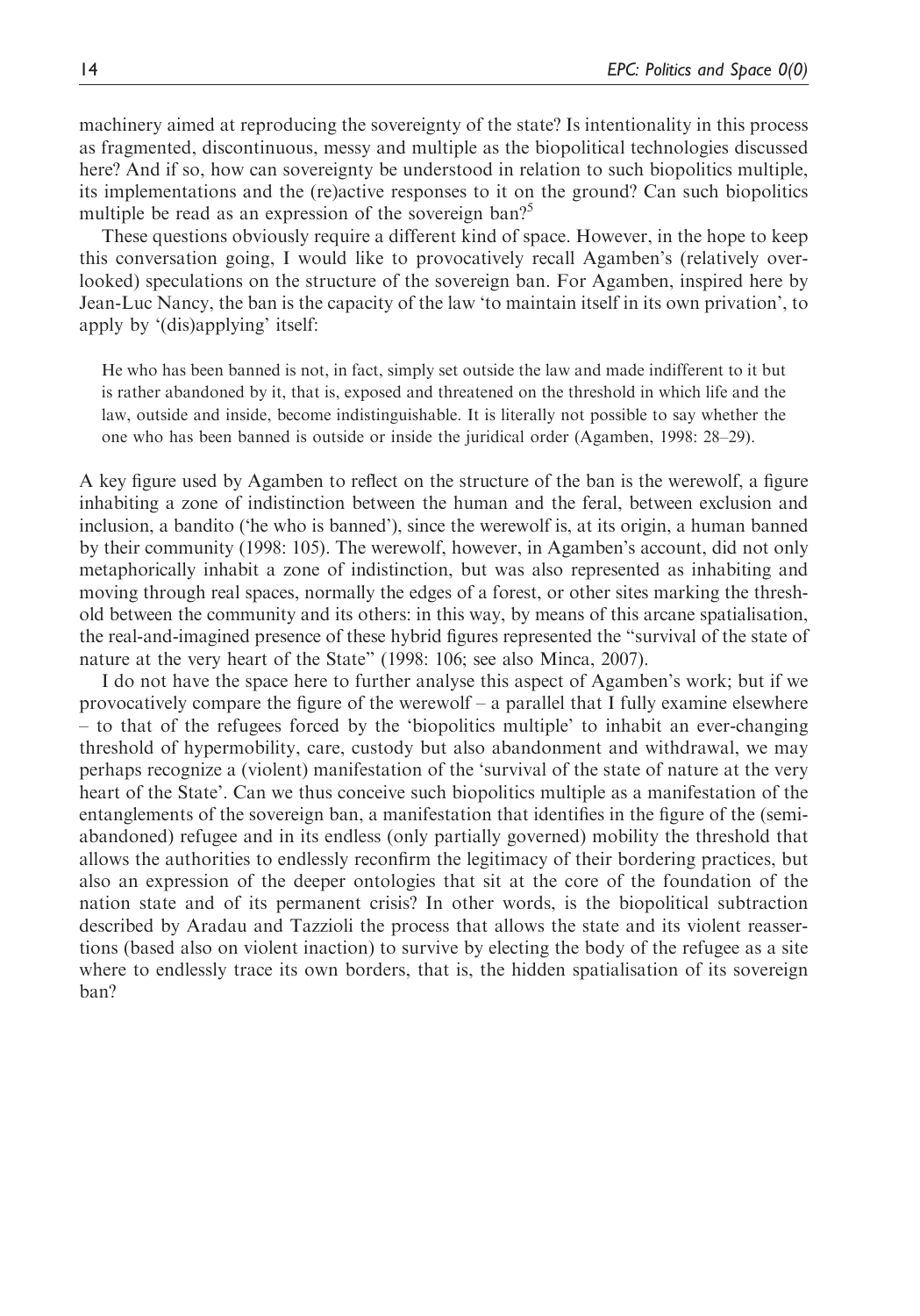## Myanmar and the moral cleansing of deportation and abandonment

#### Darshan Vigneswaran

University of Amsterdam, the Netherlands DOI: 10.1177/2399654420981389d

How might we engage critically with the uneven histories and geographies of bio-political forms of rule? This intervention seeks to elevate the importance of these questions in contemporary research on forced removals. As Claudio Minca (2006) has argued, the three overarching logics of rule – sovereign, disciplinary and biopolitical – in Foucauldian research have different points of origin and different histories, but are not temporally or spatially discrete. Rather, in practice, their histories and geographies overlap and intersect, often appearing simultaneously in specific forms of political behaviour. Remaining aware to both their simultaneity and dual use, as well as their separation and differentiations, can help us to engage critically with concrete examples of the forced removal of people and the normative judgements about different instances of this phenomenon.

More specifically, the Foucauldian conception of the relation between the sovereign, the disciplinary and the biopolitical can provide us with reasons to critically assess the judgement of acts of violently and chaotically uprooting people as abhorrent, while, at the same time, judging more non-violent and 'caring' forms of exclusion as unproblematic or even 'just'. More specifically, Foucault's mapping of these different logics, with unique but overlapping historical trajectories, compels us to question the relative neutrality and/or more humane character of bio-political forms of rule and their separation from more directly 'violent' sovereign forms. In order to elevate and interrogate these distinctions, I build simultaneously on two strands of Political Geography. On the one hand, there is a literature on migration politics at the global scale which looks beyond the territorial confines of individual nation-states, to discern the underlying principles guiding movement control policies and practices (Hyndman and Mountz, 2008; Punter et al., 2019; Van Houtum, 2010). This literature has demonstrated that we need to see sites within the Global North and South as caught up within a singular framework of power and exclusion. On the other hand, I draw on a literature that critiques our Euro-centric understanding of these global regimes of power (McKeown, 2008; Mongia, 2018; Vigneswaran, 2020). More specifically, I question the tendency to render as 'traditional/backward' the sovereign/violent practices evident in contexts of the Global South, and as 'modern/advanced' their disciplinary/biopolitical counterparts in traditional centres of power.

I empirically illustrate the merits of this critical perspective, through a discussion of a technical dispute over the International Criminal Court's adjudication of Myanmar's genocide against the Rohingya. This discussion shows how distinctions between sovereign and bio-political forms of deportation have been framed in a specific set of speech acts (Tully, 1988). This reading exposes the manner in which elements of the ruling regime in Myanmar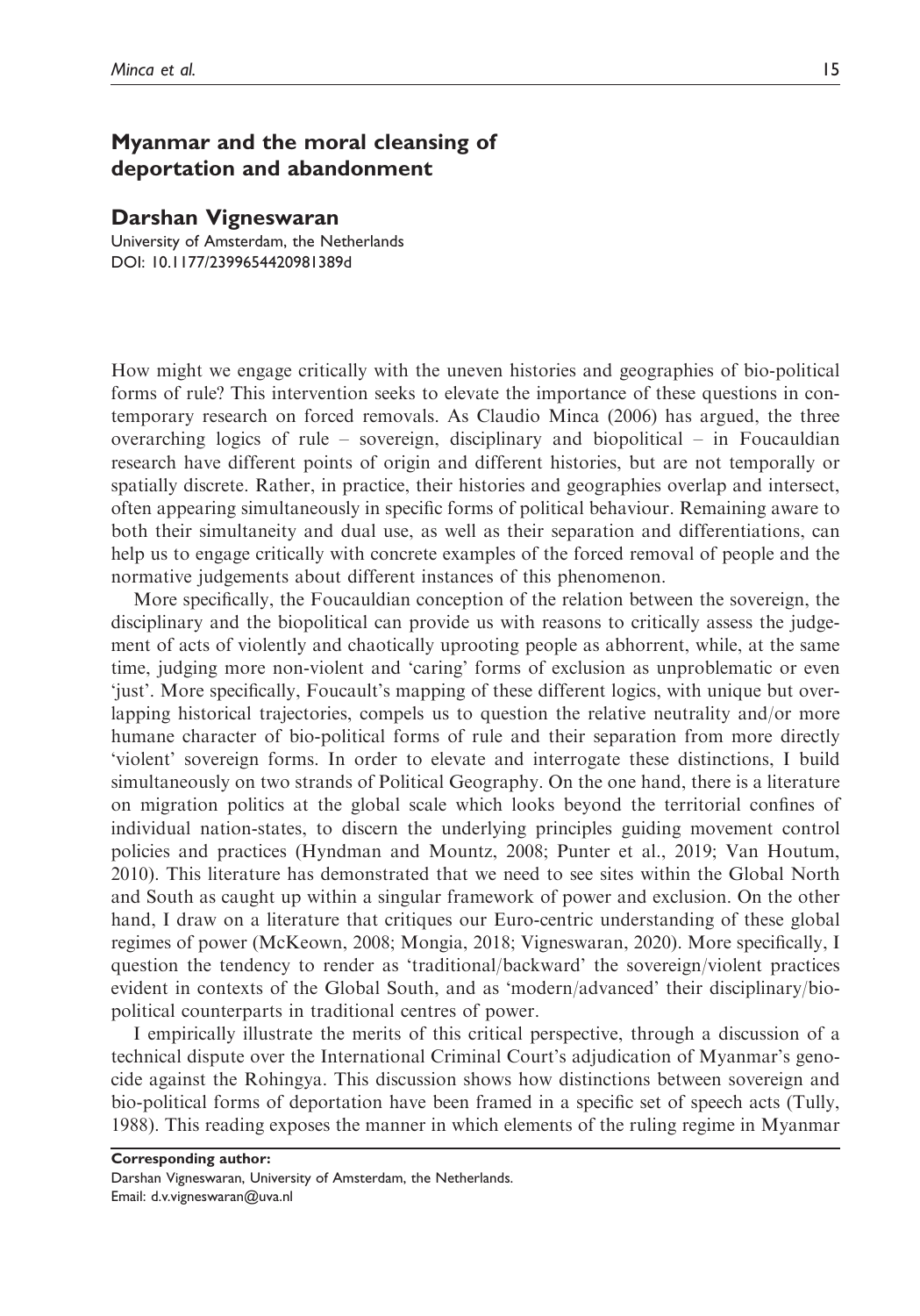sought to draw a moral and legal equivalence between deportation and ethnic cleansing. Instead of dismissing this line of argument as pure obfuscation, the paper uses it to reveal the resemblances between practices of forced removal around the world and the problems involved in drawing moral and categorical distinctions between their instantiation in the Global North and South.

#### Competing depictions of the Rohingya exodus

The account begins with efforts to adjudicate the violent expulsion of large numbers of the Rohingya minority from the country in 2018. On September 6, 2018 the Pre-Trial Chamber of the International Criminal Court (ICC) ruled that it had jurisdiction over alleged crimes committed by Myanmar officials against its Rohingya population (2018). This was a controversial decision because the Rome statute established the ICC had limited its jurisdiction to acts occurring on the territory of state parties. Yet, Myanmar was not a state party.

The majority's grounds for nonetheless ruling in favour of ICC jurisdiction was that the crimes of 'deportation', 'minority persecution', and 'the causing of great suffering' had been perpetrated – in part – on the territory of Bangladesh, a country that was a state party to the Rome statute. The reasoning behind this ran as follows: an act of deportation cannot, by definition, take place without involving the territory of the state where the individual is deported to. While minority persecution and the causing of great suffering may occur within the territory of one state, some actions qualifying as such crimes – and particularly causing great suffering by preventing deportees living in camps from returning home – *might* involve actions perpetrated in a second jurisdiction. Therefore, the court ruled that its jurisdiction should extend to not only those parts of these multi-jurisdictional crimes that occurred in Bangladesh, but to the totality of these crimes.

At the time of writing, the Myanmar government had not made formal submissions to the court and in its official response had not engaged with the substance of the ruling (Ministry of the Office of the State Counsellor, 2018). However, the Thayninga Institute for Security Studies (Thayninga Institute for Strategic Studies, 2018), an NGO based in Yangon, and widely recognised as an unofficial mouthpiece for high-level officials in Naypyitaw, had unsuccessfully attempted to lodge an amicus brief (a submission to the court filed by a non-party to the dispute) that engaged with the substance. We can therefore take this brief as representative of the official position of high-level Myanmar officials.

The TISS brief did not directly address the question of jurisdiction. The brief also did not contest the fact that the Rohingya's flight to Myanmar was a direct outcome of 'area clearing' actions undertaken by the Tatmadaw. Nonetheless, the brief presented material to contest the idea that acts of deportation to Bangladesh or the causing of great suffering in Bangladesh had taken place. The grounds for this argument was the claim that the Rohingya population were not – in fact – legal residents of Myanmar. After providing a lengthy account of the group's migratory history, the brief stated that "it was well recognised by even the diplomatic community in Yangon that the Bengalis who had fled to Bangladesh were illegal immigrants". If true, this claim would pose salient questions about whether at least two cross border crimes could be considered to have taken place. Both the forcible removal of the Rohingya to Bangladesh and the denial of their re-entry could not be deemed illegal because the deportation of unauthorised residents and the refusal of entry to foreign nationals are both recognized as legitimate expressions of sovereign authority in international law. The TISS brief was here rehearsing a well-worn line of argument made by various official and non-official sources in the Myanmar government about its Rohingya minority, one that has been reinforced through the continued denial of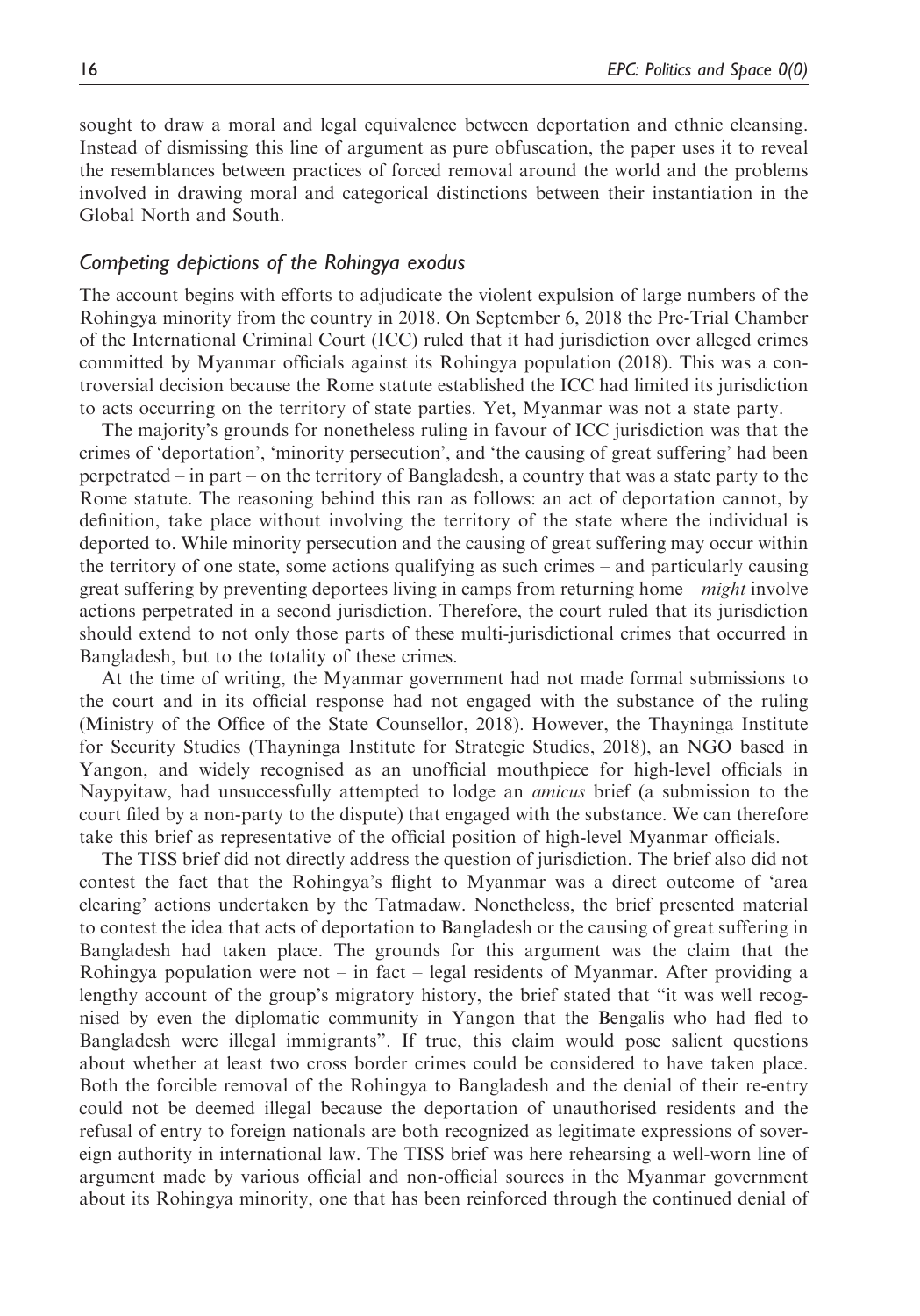citizenship and freedom of movement to members of this group: that the Rohingya are not nationals of Myanmar at all, but instead should be deemed illegal immigrants and treated as such.

While it is the question of ICC jurisdiction that placed the crimes of deportation and causing of suffering in Bangladesh in the juridical spotlight, in abstracting these crimes from the other crimes against humanity for which the Myanmar government may be accused e.g. murder, rape, extermination etc. - the ICC decision and the amicus brief also generated a unique conversation about the relative legitimacy of these different but related forms of forcible removal. While neither party contested the illegitimacy of forcibly deporting one's legal residents, the amicus brief asked us to consider the limits on a state's rights to define the terms of legal residence in its territory and deport and abandon those not legally resident. It raises in fact important questions about sovereign and territorial authority: who gets to decide what part of the population is legally resident? And what are the limits on the state's power to deport and abandon those people that the government defines as illegally resident? More broadly, when is an act of forcible removal a grievous international crime and when is it merely an instance of – perhaps poorly implemented – legitimate deportation of illegally resident foreign nationals? While the legality of such acts can possibly be definitively determined in international criminal tribunals, their relative legitimacy is something that is more contentious, with positions constituted across a much broader discursive sphere that extends well outside the courts, to include diplomatic exchanges, scholarly commentaries, newspaper reporting and beyond.

From this perspective, the amicus brief may still remain an instance of genocide denial, and at the same time encourage us to reflect critically on precisely where the red lines between the normalised practice of state deportation and the universally condemned acts of ethnic cleansing and genocide lie. Here, it is worth reflecting upon the fact that while the amicus brief was framed as an address to a global audience – no less than the  $ICC -$  the message was no doubt constructed with a smaller circle of interlocutors in mind, a circle that could be more easily convinced of the virtues of violent mass deportation of resident minorities: more specifically, other Association of Southeast Asian Nations (ASEAN) states.

In these contexts, deportation and the acts of ethnic cleansing perpetrated by the Myanmar military, bear much closer resemblance. Myanmar nationals have migrated in large numbers - often informally - to the neighbouring states of Malaysia and Thailand (Huguet and Chamratrithirong, 2014). Many Myanmar nationals have lived out their lives in these neighbouring countries with no chance of ever acquiring a pathway to permanent residence, let alone Malaysian or Thai citizenship. They have the legitimacy of their residency regularly contested and redefined by labyrinthine bureaucracies (Garcés-Mascareñas, 2010; Hall, 2011; Natali et al., 2014) . These migrants are regularly deported back to their country of origin. More occasionally, but still regularly, they are commonly subject to mass immigration crackdowns involving the systematic round-up of large portions of foreign nationals and the unceremonious dumping of these populations at the Myanmar border, where they commonly wait in camps or temporary shelters while strategizing how to return home (Bylander, 2018; Franck, 2015).

None of these forms of immigration control and citizenship policy can be equated with the genocide of the Rohingya. However, it is more than likely that in attempting to develop a post-hoc justification for why the deportation of the Rohingya might be regarded as conventional state practice, these examples set by ASEAN neighbours of how 'normal'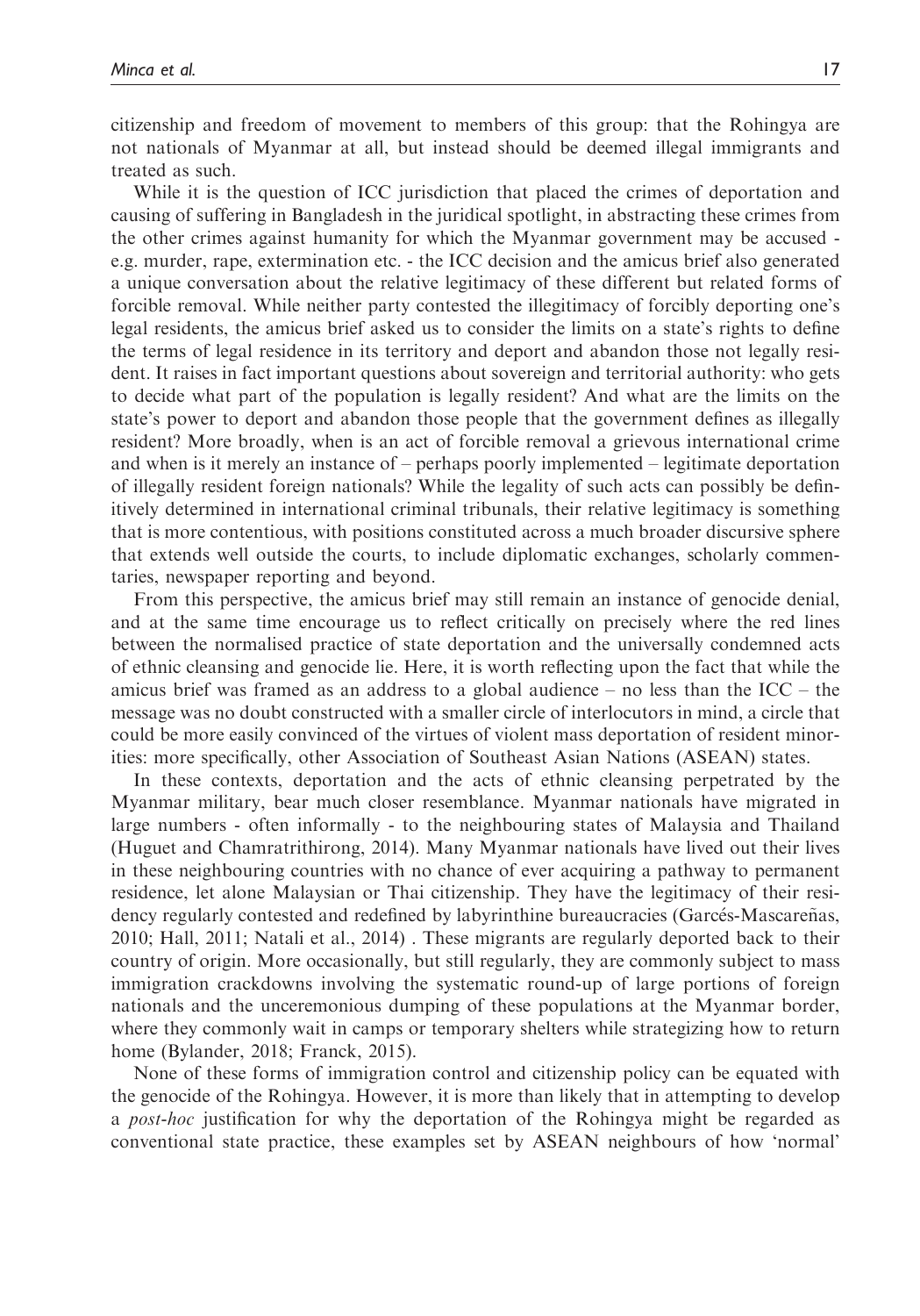and 'prosperous' states make their migrant minorities deportable and worthy of abandonment, would have helped make the case seem plausible for the authors of the amicus brief. In short, the authors were making an appeal to suggest that these chaotic and banally violent mass deportations could be understood as normal and legitimate state practice.

If the comparison with nearby neighbours draws our attention to the close empirical resemblances between deportation and ethnic cleansing in practice, relating the Myanmar case to emerging European representations of 'legitimate deportation' compel more critical examination of emerging norms of non-violent forced removal. For example, in European immigration policy in recent years. In this context, side-by-side with the conventional practices of shutting down opportunities for unauthorised residents to live meaningful and purposeful lives, and the on-going violent practices of arrest, detention and deportation, 'voluntary return' has emerged as a tool designed to both convince unwanted migrants of the merits of returning to their countries of nationality, and to provide them with skills and resources to prosper there (Kalir and Wissink, 2016; Leerkes et al., 2017). While I am in no way vacillating between whether, if given the choice, I would choose the EU's gentle art of suasion over the Tatmadaw's circling helicopters as the factor pushing me to leave my place of residence, I also believe that a Foucauldian critique of the biopolitical encourages us to be keenly aware of the manner in which violence lies behind the life-supporting and lifeenhancing discourses of territorial welfare states.

Moreover, it is important to note how, in the rhetoric of official return policies, we find a similarly euphemistic technique of hiding acts of violent expulsion behind a veil of normalised 'return' to that which we see in the TISS brief. Take, for example the Global Compact on Migration. This document is silent on the practice of deportation, even though it remains the mainstay of migration policy in every signatory state, involving the forcible removal and abandonment of millions of people each year. Instead, Objective 21 commits to a 'return' process described in the following terms: "Ensure that the return of migrants who do not have the legal right to stay on another State's territory is safe and dignified, follows an individual assessment, is carried out by competent authorities through prompt and effective cooperation between countries of origin and destination, and allows all applicable legal remedies to be exhausted, in compliance with due process guarantees, and other obligations under international human rights law." While the emphasis on due process is laudable, nothing in here recognises the fact that deported migrants do not want to leave their place of residence and, in many cases, force constitutes the only means by which governments are capable of ensuring that they leave. Furthermore, when governments are successful in securing 'voluntary' returns, it is primarily by means of sustaining the threat of violent arrest, detention and deportation that the capacity of the abandoned resident to 'return' to their original place of residence is undermined.

In this formulation, reading manifestations of sovereign and biopolitical discourse sideby-side can be a useful means of discerning a latent hypocrisy, alerting us to the fact that behind state actions conceptualized as life-supporting, lies a violent arbiter of who moves where. As with the amicus brief, we can find underlying intents of powerful state elites in the concrete use of violent means to demonstrate what might happen to those who stay, and to attribute responsibility for the conditions experienced by those who leave and are abandoned to their fate.

At the same time, it is also worth formulating a position regarding a future where sovereign power recedes from view and the biopolitical takes centre stage. Could we, for instance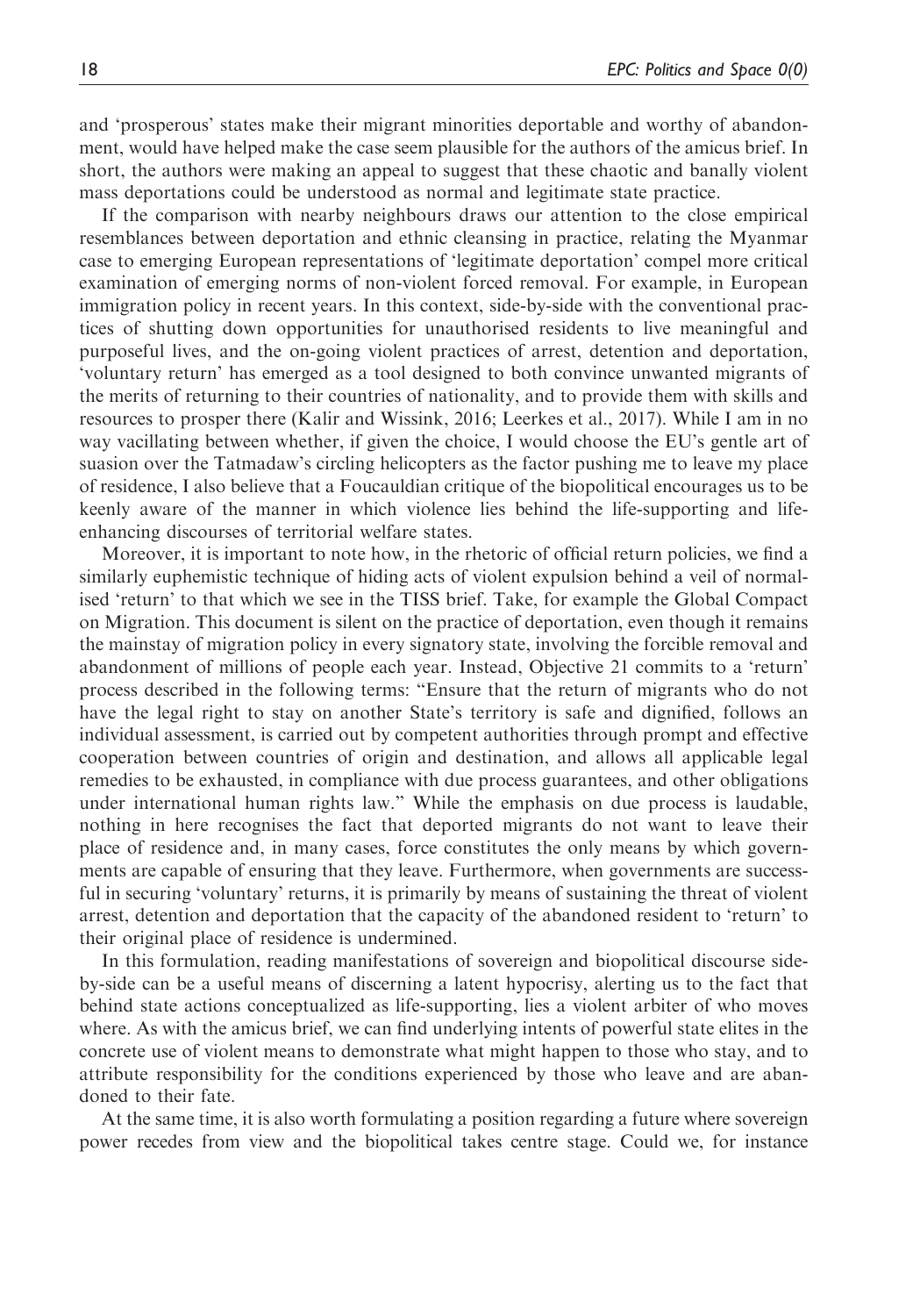envisage a moment in which highly developed states, having already shunned ethnic cleansing and forced removals as legitimate tools of state power, might also achieve a non-violent framework for mass deportation? Here, we might think how revolutions towards a cashless society, increasing powers of surveillance and increasing investment in processes of up-skilling and re-integration in countries of nationality substantially erases the need for more coercive and blunt measures to convince unauthorised residents about the virtues of 'return'. If unauthorised residents are 'voluntarily choosing' the journey home because of its substantive individual and collective health and livelihood benefits, will this calm concerns about the logic of exclusion as a social and political practice – or perhaps make us see it in a new way? In such a scenario, would we be inclined to reconsider the legitimacy of more violent and coercive deportation in countries that continue such practices?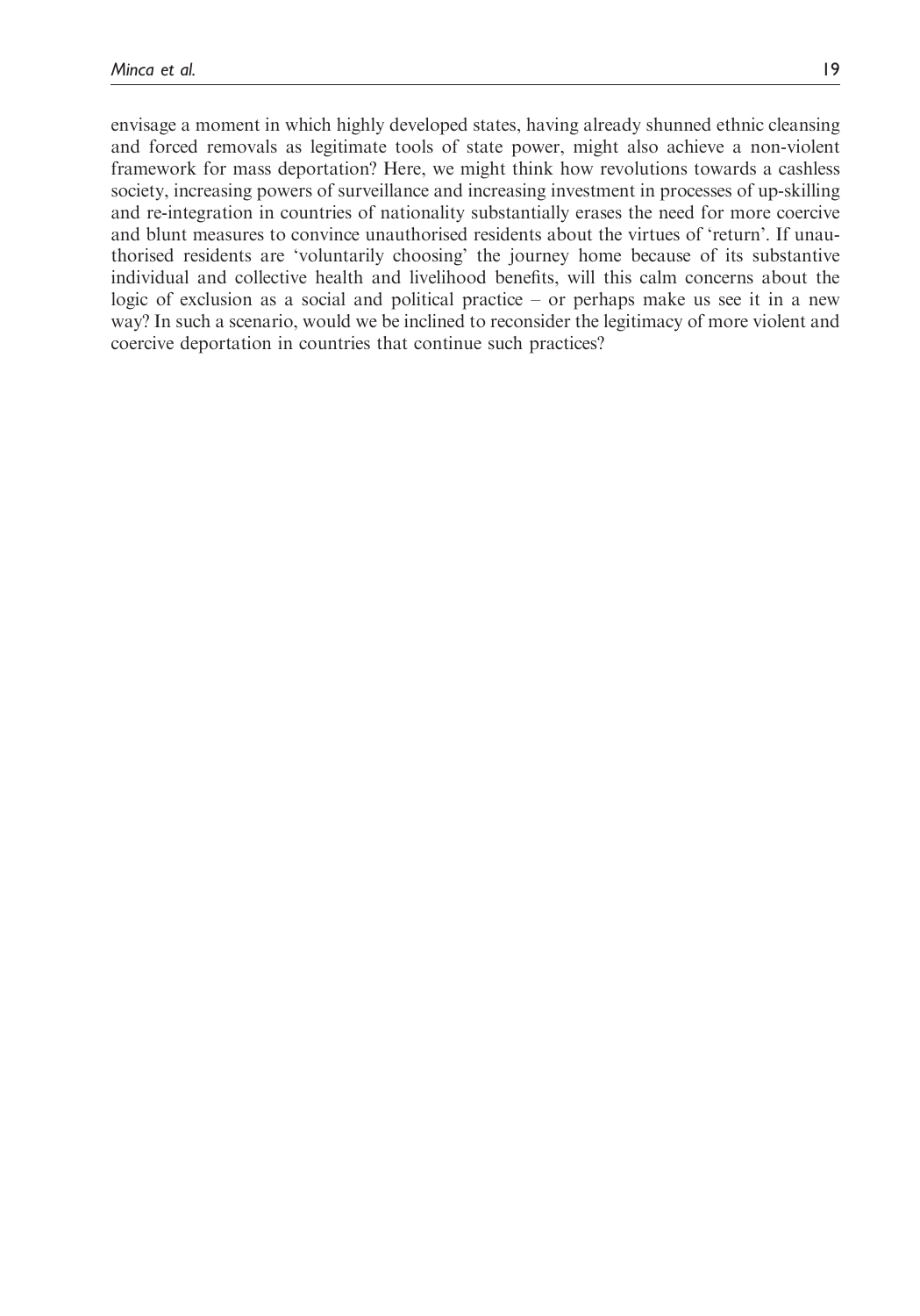## The birth of the paper prison. The global inequality trap of visa borders

#### Henk van Houtum

Radboud University Nijmegen, the Netherlands

## Annelies van Uden

University of Utrecht, the Netherlands DOI: 10.1177/2399654420981389e

We were lucky. Without any effort, simply by being born in the Netherlands, we, two Dutch researchers, gained a golden travel ticket to the rest of the world (cf. Rawls, 1971). As citizens of the Netherlands we can travel up to 186 countries without a visa (Henley Passport Index, 2020). That makes up for 81% of the possible destinations in the world. Compare this to Syria or Afghanistan, whose citizens can travel only to 29 and 26 countries respectively. And this difference does not include yet the huge global inequality in the chances of getting a visa for citizens from higher ranked countries, such as the Netherlands, compared with those from low(er) ranked countries (Mau et al., 2015). Given this gross inequality in the freedom of movement, purely determined by the country of origin, it is remarkable that in public debates on borders, migration, and development, little attention is given to these what could be called 'paper borders' (Van Houtum and Bueno Lacy, 2020), certainly, compared with the focus on physically visible and, arguably, often more spectacular borders. In this short essay will analyse the birth and impact of the global inequality trap of paper borders.

## The invention of national permission papers

Although hard to imagine in these days, the national monopolization of citizenship papers as the legitimate means of movement is a fairly recent invention (Torpey, 2000). It was only in the early 20th century, at the time of the First World War, with millions set adrift and a vast international insecurity about who belonged where, that national passports and visas began to be used. To this end, uniform guidelines of the layout and features of these travel documents were established at the International Passport Conference in 1920 (League of Nations, 1925). On that occasion, the leaders of the world deemed it necessary "for the time being", but were still hoping for "the total abolition of restrictions" (League of Nations, 1925: 1). As late as 1963, world leaders, at the UN Conference on International Travel and Tourism were talking about the desirability to abolish national travel papers, but again it was argued that the time was not yet right (Dumitru, 2016). Meanwhile, however, over time, states have been dressing up further this temporary instrument of paper borders, turning it increasingly into a locked-in normality.

Corresponding authors:

Henk van Houtum, Radboud University Nijmegen, the Netherlands. Annelies van Uden, University of Utrecht, the Netherlands. Email: h.vanhoutum@fm.ru.nl; a.m.vanuden@uu.nl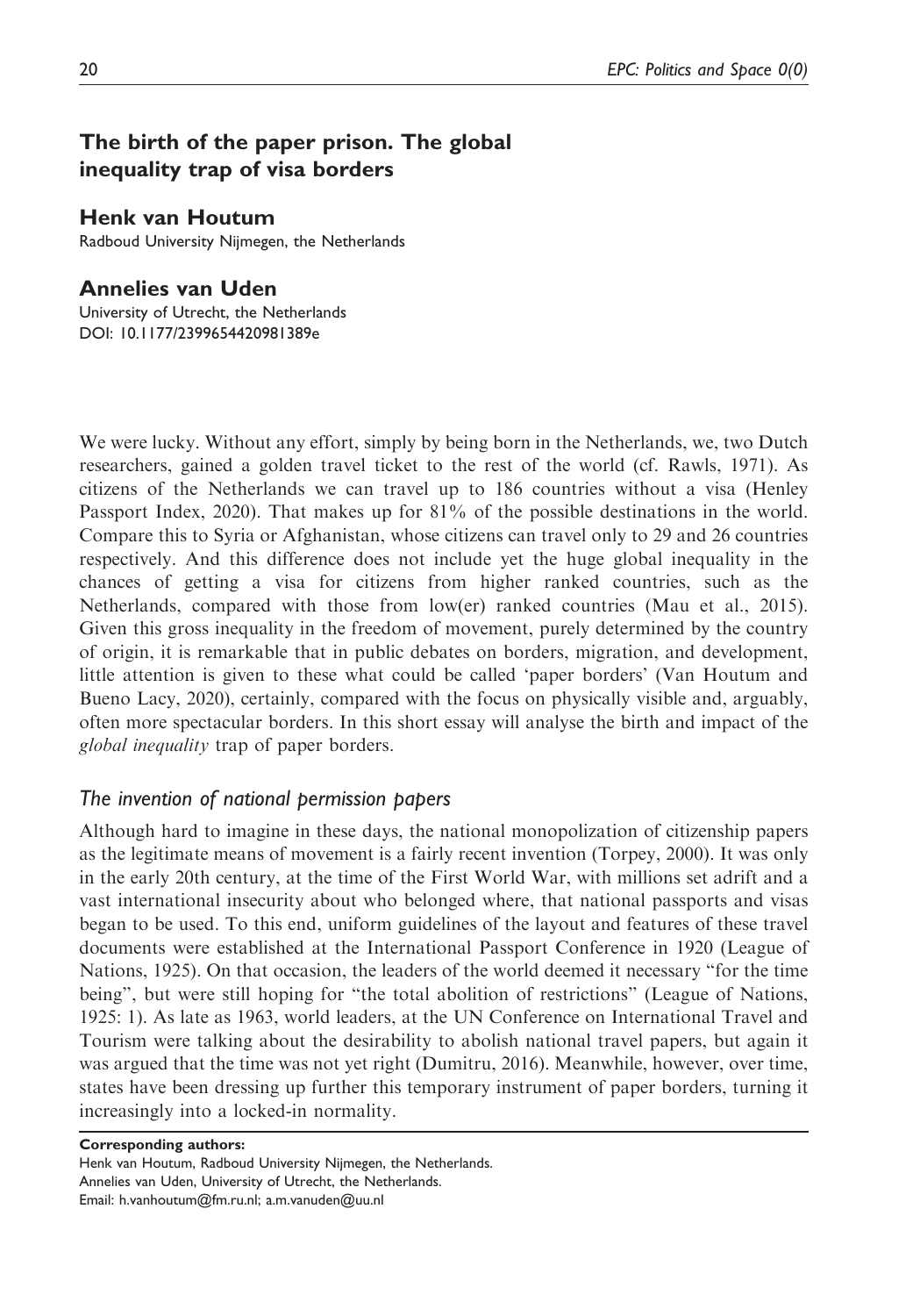## The tele-politics of pre-borders

Etymologically, the term VISA comes from charta visa, meaning 'paper that has been seen', 'a verified paper'. It is used to 'see' if and under what conditions a foreigner will be permitted to enter the territory (OED, 2020). For this decision, dominantly, a distinction is first made on the citizenship of the applicant, then on the intended duration of the stay (short visit, long stay or permanent settlement), and finally on the intentions and characteristics of the applicant. A visa could hence be understood as a bordering technique that is focused on the selection and channelling of people, aiming, to use Foucault's words on governmentality, to "eliminate its dangerous elements, making a division between good and bad circulation" (Foucault, 2007: 18). At first, the border guard would typically only put a date stamp in the passport as a sign of the visa-verification. Over time, however, in order to reduce bureaucracy and to avoid the coming of would-be refused travellers, travellers were (also) asked to apply in advance at a consulate or embassy in their home country. To put this development in biopolitical terms, and as the antonym to the Foucauldian term micropolitics, it implied the emergence of what could be termed tele-politics or tele-biopolitics. As a result of this dislocating or remoting of the border control, a visa has become a pre-border of a state, bordering people even in their actual travel to their intended destination, turning the entry permission of the visa thereby also into a leave permission to even travel to that country. It further implies that, in paradox with the origins of the etymology of the term which stresses visual control, that the discretionary decisions of entry have thus geographically been taken out of direct sight, adding to the 'non-spectacle' as well intransparency of visa borders. In short, rather than fenced walls guarded with guns it is the externalised paper walls guarded by pencils and computers that have become the first line of defence of states.

## Geopower tool

To manage these tele-borders, states of the world each have made a list of countries whose citizens need to apply for a visa. Notwithstanding its major impact, the grounds for which to put countries on the visa-obliged or visa-free list are usually rather obscure. This is equally true for the EU's Schengen list. The Council Regulation of 2001 confabulates something about "a considered, case-by-case assessment of a variety of criteria relating inter alia to illegal immigration, public policy and security, and to the European Union's external relations with third countries, consideration also being given to the implications of regional coherence and reciprocity" (EC, 2001: 81/1), a statement so woolly that invokes more questions than it answers. The unclarity seems intentional, as it gives the possibility to use visas as a geopower tool to secure economic or other interests. So, what was once a permission to let travellers pass at the border has thus underwent yet another mission creep, namely the turning into a quid pro quo tool between states.

## Borderism: the global taxonomy by country of origin

What matters for us most, here, are the biopolitical consequences of this global blacklisting of people (Van Houtum, 2010). By way of the current configuration of visa borders, people of this planet are taxonomized on the basis of a profiled, depersonalized national origin. The people from the states on the negative list have to acquire a visa before travelling, which often is then refused (Mau et al., 2015). It implies that the people of the world are territorially trapped in state cages, paper prisons, sentenced by a lottery of birth (Carens 1987; Foucault, 1977; Rawls, 1971). It is, what could be termed, 'borderism', to be defined as a discriminatory practice that essentialises and politicises the value of human beings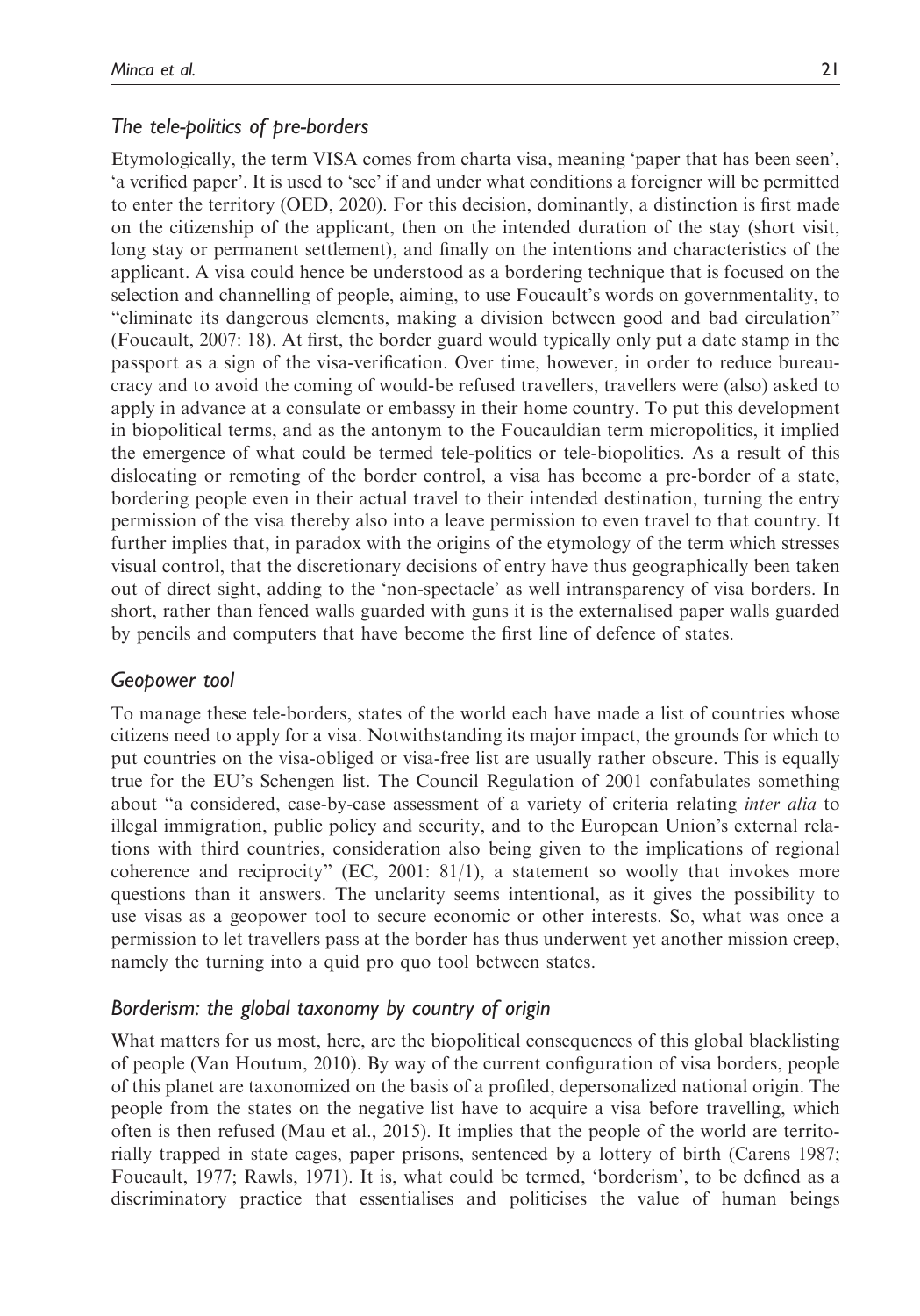depending which bordered (id)entity they are born into, reside in and/or travel from (see also Anzaldúa, 1987/1999; Bergström, 2014; Dalmage, 2000). And clearly, some paper cages are more equal than others. Dominantly, the affluent countries are excluding those who are seen as an economic or security risk, notably the global poor (Mau et al., 2015; Neumayer, 2006; Wang, 2004). When someone born on the 'wrong' side of the border, refuses that his/ her life and opportunities are determined by his/her place of birth, and wishes to migrate or needs to flee from a country on the negative list, the world of legal possibilities is severely more limited than someone born on the other side of the border (Gemenne, 2020). Put differently, a global aristocracy, principally determined by birth, is locking-in a global underclass, and from afar. Paradoxically, at the same time, the privileged nations in this neo-feudal system are dominantly promoting an ideology of liberalism, equal opportunities and/or capitalistic meritocracy. But apparently, this mantra of liberty only applies for people who luckily have been born with the 'right' passport.

#### Autoimmunity of the paper border regime

The lack of legal channels to migrate has put a price on freedom, literally. Steep migration prices are being paid to help undo the lack of visa-free travel opportunities. The system of restrictive paper borders has thus led to the emergence of migration trade, a financial service industry for the normatively excluded, be they poor, or rich.

For the rich and wealthy, who would like to obtain a certain citizenship, there is a legal opportunity to gain access by 'citizenship-by-investment', for instance with the help of a firm like Henley and Partners, who mediate in the acquisition of visas and passports. They advertise their services as follows: "Today, a person of talent and means need not limit his or her life and citizenship to only one country. Making an active decision with regard to your citizenship gives you more personal freedom, privacy, and security... Citizenship-byinvestment programs offer you the opportunity to legally acquire a new citizenship quickly and simply, without any disruptions to your life"' (Henley and Partners, 2020). This programme of buying residence or citizenship rights, what could be termed ius pecuniae, to circumvent the lack of opportunities of the dominant system of birth right based citizenships, is rapidly expanding (Stern, 2012). That there is a demand is clear, given the global inequality of access and evidently there is supply too, for the selling states see it as a way of boosting their employment and growth. The result is an increasing commodification of citizenship, turning the world into a citizenship shop, in which states are for sale for different prices (cf. Citizenshop, 2020). The highest prices are being paid for passports of countries with a high number of visa-exemptions and attractive national citizenship rights. The result is that 'golden visas and passports' are often bought by people carrying 'golden visa credit cards'. This commodification of passports is applauded for by some economists, who see the selling of passports as the most efficient and egalitarian way to select would-be migrants and a way to render extra national profit, but is frowned upon by some political theorists as well as some politicians, who consider it to be unfair, undermining sovereignty, and provoking criminality (Surak, 2016). However, before assessing the consequences of golden passports, it would be good to first normatively evaluate the very source of what led to the emergence of this externality. As it is only because of the self-installed unfair, discriminative border lottery and the scarcity of other legal migration channels –thereby purposely blocking the equality of opportunities for some –that golden passports exist in the first place.

In contrast to the rich and wealthy, for the globally less affluent, who do not have the means to acquire citizenship by investing large sums of money upfront, the possibilities of gaining access to another citizenship are much more limited. Visa borders therefore do not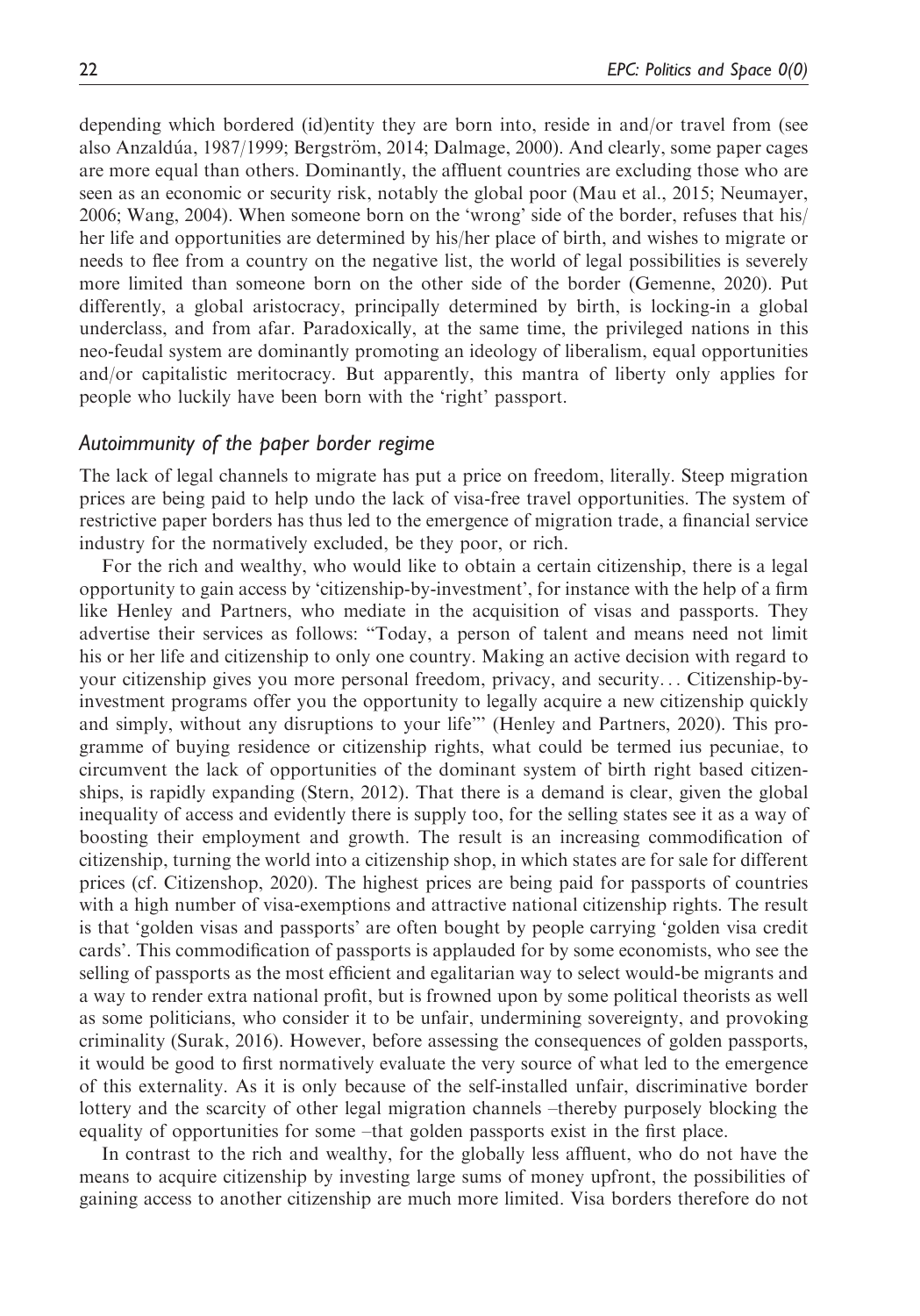only punish the poor for being poor by imprisoning them from afar into their own countries of origin, and by irregularising their travel, but in so doing, visa borders also actively prevent the poor from ameliorating their economic well-being. Hence, paper borders increase global inequality only further, and with that also only enlarge the push to migrate irregularly to richer states. Those who do migrate then, again in sharp contrast to the visaobliged rich foreigners, face an incredibly dangerous irregular journey, including risks of exploitation, trafficking and slave trade, and ultimately, the chance to pay the highest price: death. Horrifically, over time, the death of irregular migrants has come to be seen as a collateral damage of the own policies for which, slanderously, the migrants themselves are blamed as well as their smugglers, ignoring that irregular travel and smuggling are the very result of the self-constructed paper border regime. It has even come to the point, where rescuing missions, and acts of solidarity are now being criminalized and scapegoated. Put differently, the birth of paper borders, a biopolitical technique to secure the way of life for the exclusively included, has thus resulted in a politics of death, a necropolitics (Mbembe, 2003) or thanatopolitics (Murray, 2006).

In sum, the system of visa borders that have been put in place, although meant to protect the state, has, on a whole, had a strong negative vicious cycle-effect on what the borders mean to protect: what we earlier termed the autoimmunity of the border regime (Van Houtum and Bueno Lacy, 2019; 2020). For the current pre-bordering of visa has not led to less but more irregularity and people without citizenships rights, more criminality and insecurity, more fenced in-situ borders, more border deaths, more violation of human rights, freedom and equality, to outsourcing and 'laundering' of the border control to militia and autocratic regimes, and to the rise of barbarizing post-border detention camps and deportation programmes. And in result, it has enlarged the global inequality of freedom, opportunities and development.

## Conclusion

In most studies on borders and biopolitics, and understandably so, much attention has been devoted to the ongoing, often spectacular morphological and biometrical, bordering of human mobility: walls and fences (Amoore, 2006; Yuval-Davis, et al. 2018). Yet, to fully come to terms with this ongoing border biopolitics, we need to include the significant impact of the remarkably under-researched bordering that precedes these in-situ borders: the preborders of visa papers. It is these paper walls that are caging people from a distance and on a discriminatory basis. It is in the lurky offices of embassies, far away from the zoom lenses of media and populist focus of political leaders, where a consequential border violence takes place. For it is here where human beings' worth and freedom are determined on the basis of their origin, condemning them to journeys of life and death if they wish to undo that injustice and cannot afford to buy golden passports. The paper prisons that the current configuration of visa borders have created are sustaining and amplifying the global inequality in mobility and welfare. To b/order, value, and even punish human beings on the basis of a global lottery of birth is neither just, nor sustainable. Surely, this borderism is deeply internalized by now and may seem practically unbreakable, but so did the divine right of kings, feudalism and slavery once (Van Houtum and Bueno Lacy, 2020). Not only do we therefore need more in-depth studies on the biopolitics and necropolitics of paper borders, but also, arguably, on alternative visions on just and sustainable border policies (e.g. Bauder, 2018; Carens, 2013; Shachar, 2009) in order to, what the early League of Nations already envisioned, look for possibilities to finally close this "for the time being'' regime of modern visas.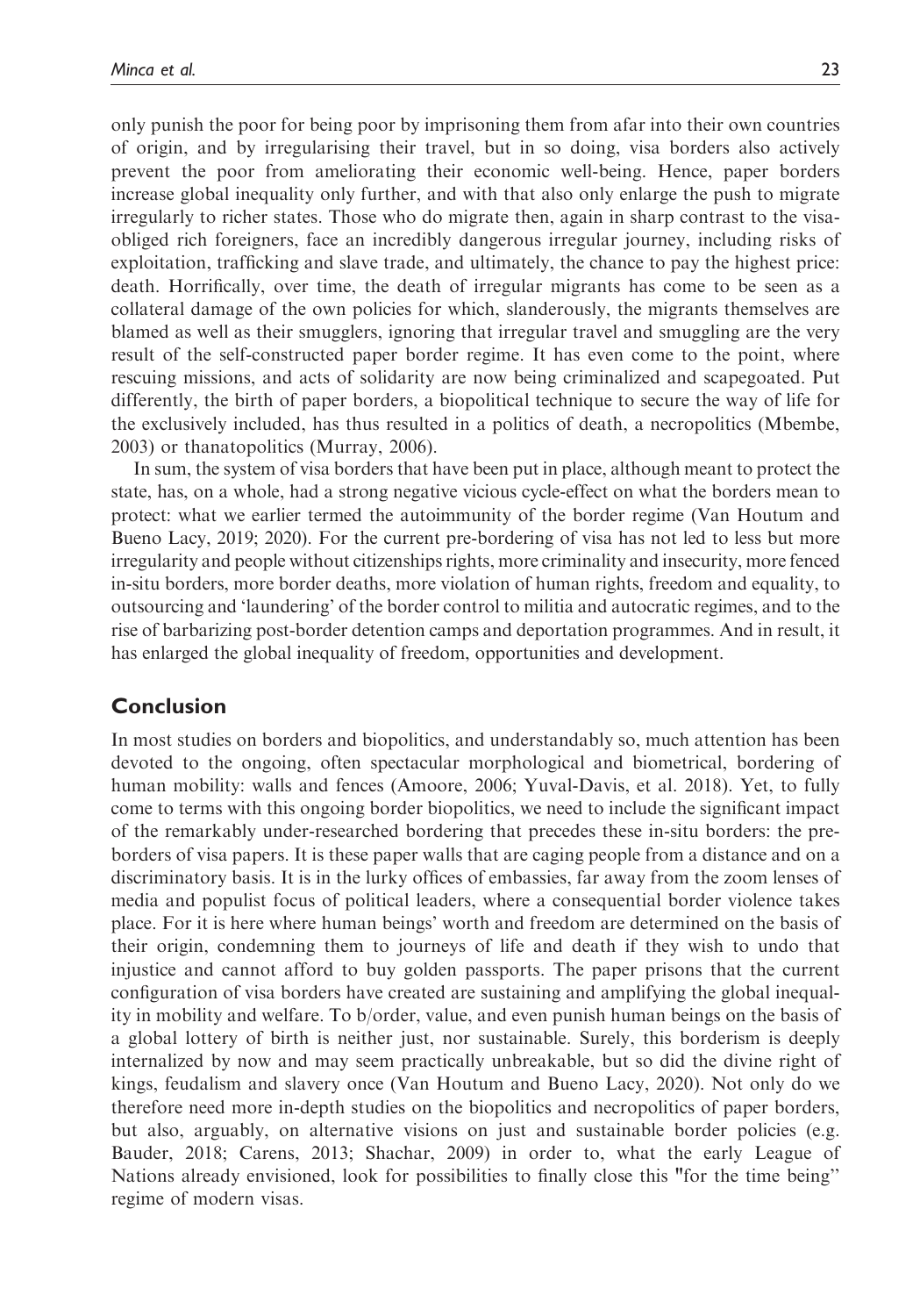#### Declaration of conflicting interests

The author(s) declared no potential conflicts of interest with respect to the research, authorship, and/or publication of this article.

#### Funding

The author(s) received no financial support for the research, authorship, and/or publication of this article.

## ORCID iD

Claudio Minca  $\blacksquare$  <https://orcid.org/0000-0001-6619-6614>

#### Notes

- 1.<https://www.osservatoriodiritti.it/2017/05/04/gioco-delloca-migrante/>
- 2. With this expression I mean the material infrastructures of life support which consists in temporary encampments, solidarity networks and what migrants in Calais define as *lieux de vie* ('spaces of life'), as well as digital infrastructures.
- 3. By speaking of circulation, Foucault mainly refers to the emergent capitalist economy and, therefore, the need of regulating the influx of goods and people at the same time. Analytically, I argue that it is important to distinguish between circulation and mobility; here, I use 'mobility' to designate the movement of human beings as long as it is subjected to and restricted by a multiplicity of rules and laws that are not the same for everyone.
- 4. Rather, according to Foucault, "it is simply a matter of minimising what is risky and inconvenient, like thefts and disease, while knowing that they will never be completely suppressed" (2007:19).
- 5. For similar questions on 'intentionality' related to immigration policy and enforcement practices in the North American context see, among others, Mountz and Hiemstra (2014).

#### References

Agamben G (1998) Homo Sacer. Stanford: Stanford University Press.

- Amoore L (2006) Biometric borders: Governing mobilities in the war on terror. *Political Geography* 25(3): 336–351.
- Anzaldúa G (1987) / 1999) Borderlands/La Frontera. 2nd ed. San Francisco: Aunt Lute Books.

Aradau C (2017) Performative politics and international relations. New Perspectives 25(2): 70–77.

- Aradau C and Blanke T (2010) Governing circulation. Security and global governmentality: Globalization, governance and the state. In: De Larrinaga M and Doucet M (eds) Security and Global Governmentality. Basingstoke: Palgrave, pp.44–58.
- Aradau C and Tazzioli M (2020) Biopolitics multiple: Migration, extraction, subtraction. Millennium: Journal of International Studies 48(2): 198–220.
- Bauder H (2018) Migration, Freedom, Borders. London: Routledge.
- BBC (2019) Bosnia's 'inhumane' camp conditions put thousands of migrants at risk. Available at: [www.bbc.com/news/world-europe-50700345](http://www.bbc.com/news/world-europe-50700345) (accessed 9 December 2020).
- Bergström M (2014) Losing the birth lottery, *Washington Post*, 3 October. Available at: https://www. washingtonpost.com/opinions/losing-the-birth-lottery/2014/10/03/d1806338-4a69-11e4-a046- 120a8a855cca\_story.html (accessed 17 December 2020).
- Bulley D (2014) Inside the tent: Community and government in refugee camps. Security Dialogue 45(1): 63–80.
- Bylander M (2018) Migration disruption: Crisis and continuity in the Cambodian mass returns. International Migration Review 52(4): 1130–1161.
- Carens JH (1987) Aliens and citizens: The case for open borders. The Review of Politics 49(2): 251–273.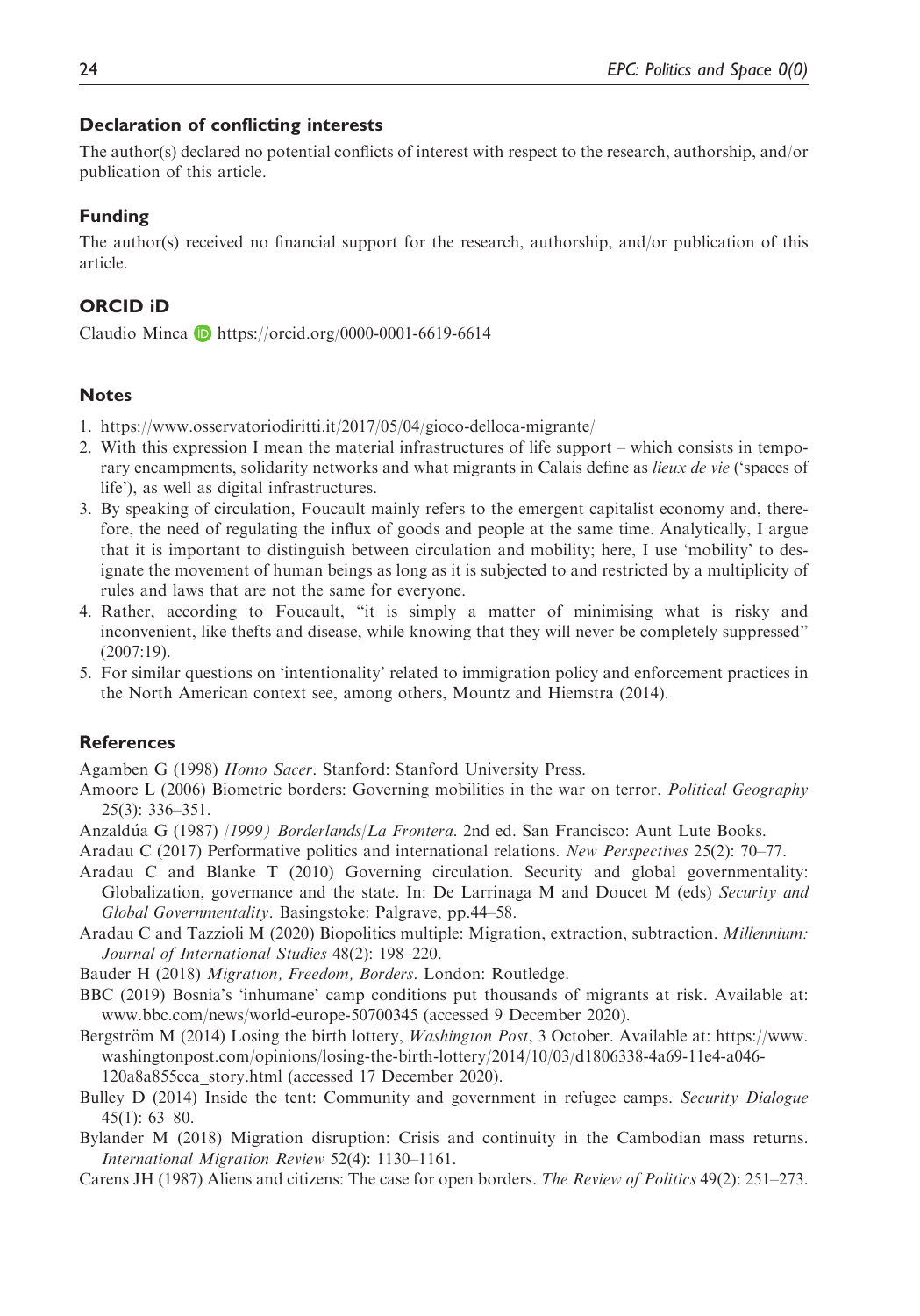- Citizenshop (2020)<https://citizenshipshop.com/top-citizenship-by-investment-programs-2019/> (accessed 26 October 2020).
- Cresswell T (2010) Towards a politics of mobility. Environment and Planning D: Society and Space 28(1): 17–31.
- Cresswell T and Merriman P (eds) (2011) Geographies of Mobilities: Practices, Spaces, Subjects. Farnham: Ashgate.
- Dalmage HM (2000) *Tripping on the Color Line*. New Brunswick: Rutgers University Press.
- Darling J (2016) Asylum in austere times: Instability, privatization and experimentation within the UK asylum dispersal system. Journal of Refugee Studies 29(4): 483–505.
- Dumitru S (2016) When world leaders thought you shouldn't need passports or visas. Available at: [http://](http://theconversation.com/when-world-leaders-thought-you-shouldnt-need-passports-or-visas-64847) [theconversation.com/when-world-leaders-thought-you-shouldnt-need-passports-or-visas-64847](http://theconversation.com/when-world-leaders-thought-you-shouldnt-need-passports-or-visas-64847) (accessed 9 December 2020).
- EC (2001) Legislation. Official Journal of the European Communities 81(44) Available at: [https://eur](https://eur-lex.europa.eu/legal-content/EN/TXT/PDF/?uri=OJ:L:2001:081:FULL&from=EN)[lex.europa.eu/legal-content/EN/TXT/PDF/?uri=OJ:L:2001:081:FULL&from=EN](https://eur-lex.europa.eu/legal-content/EN/TXT/PDF/?uri=OJ:L:2001:081:FULL&from=EN) (accessed 9 December 2020).
- El Enany N (2020) (B)Ordering Britain. Manchester: Manchester University Press.
- Foucault M (1977) Discipline & Punish. New York: Vintage Books.
- Foucault M (2003) Society Must Be Defended: Lectures at the Collège de France, 1975–1976. Basingstoke: Palgrave Macmillan.
- Foucault M (2007) Security, Territory, Population: Lectures at the Collège de France, 1977–1978. Basingstoke: Palgrave MacMillan.
- Foucault F (2015) The Punitive Society: Lectures at the Collège de France, 1972–1973. Basingstoke: Palgrave MacMillan.
- Franck A (2015) Negotiation borders: Everyday corruption and immigration policing in Malaysia. ISA, New Orleans, February. Available at: https://www.researchgate.net/publication/ 325553652\_Negotiation\_borders\_Everyday\_corruption\_and\_immigration\_policing\_in\_Malaysia (accessed 12 December 2020).
- Garcés-Mascareñas B (2010) Legal production of illegality in a comparative perspective. The cases of Malaysia and Spain. Asia Europe Journal 8(1): 77–89.
- Gemenne F (2020) On a Tous un Ami Noir. Paris: Fayard.
- Gill N (2009) Governmental mobility: the power effects of the movement of detained asylum seekers around Britain's detention estate. Political Geography 28(3): 186–196.
- Hall A (2011) Migration and Thailand: Policy perspectives and challenges. In: Huguet JW and Chamratrithirong A (eds) Thailand Migration Report 2011. Switzerland: International Organization for Migration, pp.17–37.
- Hardt M and Negri A (2000) Empire. Cambridge, MA: Harvard University Press.
- Henley Passport index (2019) The visa restriction index 2019. Available at: https://www.henleypassportindex.com/passport (accessed 15 December 2020).
- Hiemstra N (2013) You don't even know where you are': Chaotic geographies of US migrant detention and deportation. In: Moran D, Gill N and Colon D (eds) Carceral Spaces. London: Routledge, pp.57–75.
- Howell A and Richter-Montpetit M (2019) Racism in Foucauldian security studies: Biopolitics, liberal war, and the whitewashing of colonial and racial violence. International Political Sociology 13(1):  $2-19.$
- Huguet JW and Chamratrithirong A (2014) Thailand Migration Report 2014: United Nations Thematic Working Group on Migration in Thailand. Thailand: United Nations Thematic Working Group on Migration in Thailand.
- Hyndman J and Mountz A (2008) Another brick in the wall? Neo-refoulement and the externalization of asylum by Australia and Europe 1. Government and Opposition 43(2): 249–269.
- International Criminal Court (2018) Decision on the "Prosecution's Request for a Ruling on Jurisdiction under Article  $19(3)$  of the Statute".
- Kalir B and Wissink L (2016) The deportation continuum: Convergences between state agents and NGO workers in the Dutch deportation field. Citizenship Studies 20(1): 34–49.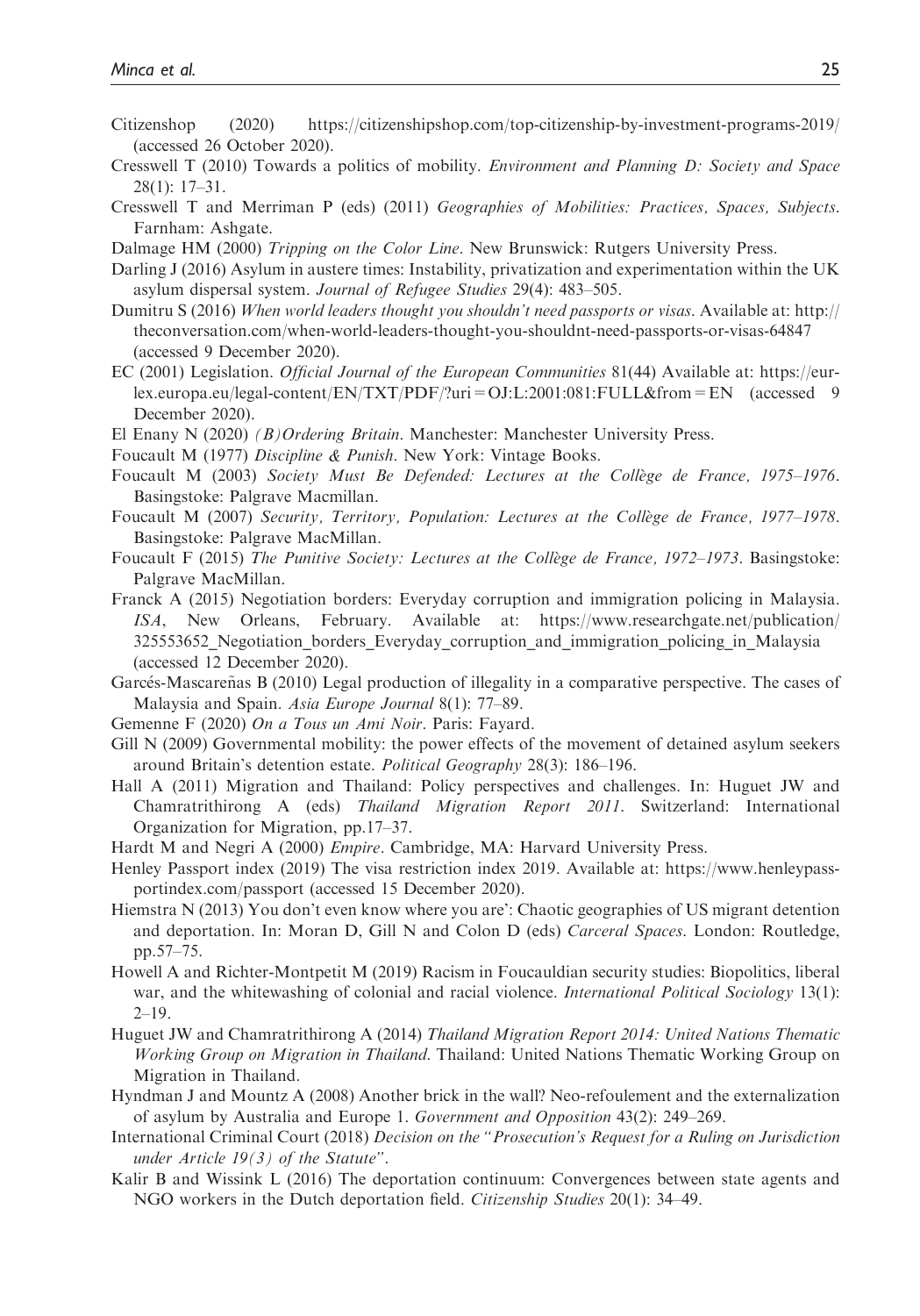- Khosravi S (2018) Stolen time. Radical Philosophy 2(3). Available at: [www.radicalphilosophy.com/](http://www.radicalphilosophy.com/article/stolen-time) [article/stolen-time](http://www.radicalphilosophy.com/article/stolen-time) (accessed 9 December 2020).
- Lake M and Reynolds H (2008) Drawing the Global Colour Line. Cambridge: Cambridge University Press.
- League of Nations (1925) Passport conference. Available at: [https://biblio-archive.unog.ch/Dateien/](https://biblio-archive.unog.ch/Dateien/CouncilMSD/C-641-M-230-1925-VIII_EN.pdf) [CouncilMSD/C-641-M-230-1925-VIII\\_EN.pdf](https://biblio-archive.unog.ch/Dateien/CouncilMSD/C-641-M-230-1925-VIII_EN.pdf) (accessed 9 December 2020).
- Leerkes A, van Os R and Boersema E (2017) What drives 'soft deportation'? Understanding the rise in assisted voluntary return among rejected asylum seekers in The Netherlands. Population, Space and Place 23(8): e2059.
- McKeown AM (2008) Melancholy Order: Asian Migration and the Globalization of Borders. New York: Columbia University Press.
- Mau S, Gülzau F, Laube L, et al. (2015) The global mobility divide: How visa policies have evolved over time. Journal of Ethnic and Migration Studies 41(8): 1192–1213.
- Mbembe A (2003) Necropolitics. Public Culture 15(1): 11–40.
- Minca C (2006) Giorgio Agamben and the new biopolitical nomos. Geografiska Annaler: Series B, Human Geography 88(4): 387–403.
- Minca C (2007) Agamben's geographies of modernity. Political Geography 26(1): 78–97.
- Minca C (2015) The biopolitical imperative. In: Agnew J, Mamadouh V, Secor A, et al. (eds) The Wiley Blackwell Companion to Political Geography. London: Wiley Blackwell, pp.165–186.
- Minca C and Umek D (2019) You cannot stay here: News from the refugee 'Balkan front'. Society and Space. Available at:<http://societyandspace.org> (accessed 9 December 2020).
- Ministry of the Office of the State Counsellor (2018) Press release. Myanmar: Ministry of the Office of the State Counsellor GotRotUoM.
- Mitchell K and Sparke M (2018) Hotspot geopolitics versus geosocial solidarity: Contending constructions of safe space for migrants in Europe. *Environment and Planning D: Society and Space* 38(6): 1046–1066.
- Mongia R (2018) Indian Migration and Empire. Durham: Duke University Press.
- MSF (2019) Greek and EU authorities deliberately neglecting people trapped on islands. Available at: [www.msf.org/deliberate-neglect-greek-and-eu-authorities-towards-those-trapped-islands](http://www.msf.org/deliberate-neglect-greek-and-eu-authorities-towards-those-trapped-islands) (accessed 9 December 2020).
- Murray SJ (2006) Thanatopolitics: On the use of death for mobilizing political life. Polygraph 18: 191–215.
- Mountz A and Hiemstra N (2014) Chaos and crisis: Dissecting the spatiotemporal logics of contemporary migrations and state practices. Annals of the Association of American Geographers 104(2): 382–390.
- Natali C, McDougall E and Stubbington S (2014) International migration policy in Thailand. In: Huguet JW and Chamratrithirong A (eds) Thailand Migration Report 2014. Switzerland: United Nations Thematic Working Group on Migration in Thailand, pp.13–26.
- Neumayer E (2006) Unequal access to foreign spaces: How states use visa restrictions to regulate mobility in a globalized world. Transactions of the Institute of British Geographers 31(1): 72–84.
- No Name Kitchen (2019) Violence reports. Available at: [www.nonamekitchen.org/en/violence-reports/](http://www.nonamekitchen.org/en/violence-reports/) (accessed 9 December 2020).
- Pallister-Wilkins P (2018) Hotspots and the geographies of humanitarianism. *Environment and* Planning D: Society and Space 38(6): 991–1008.
- Pallister-Wilkins P (2019) Im/mobility and humanitarian triage. In: Mitchell K, Jones R and Fluri J (eds) Handbook on Critical Geographies of Migration. Cheltenham: Edward Elgar, pp.372–383.
- Pinkerton P (2019) The biopolitics of the migration-development nexus: Governing migration in the UK. Politics 39(4): 448–463.
- Pollozek S and Passoth JH (2019) Infrastructuring European migration and border control: The logistics of registration and identification at Moria hotspot. *Environment and Planning D*: Society and Space 37(4): 606–624.
- Puar JK (2017) The Right to Maim. Durham, NC: Duke University Press.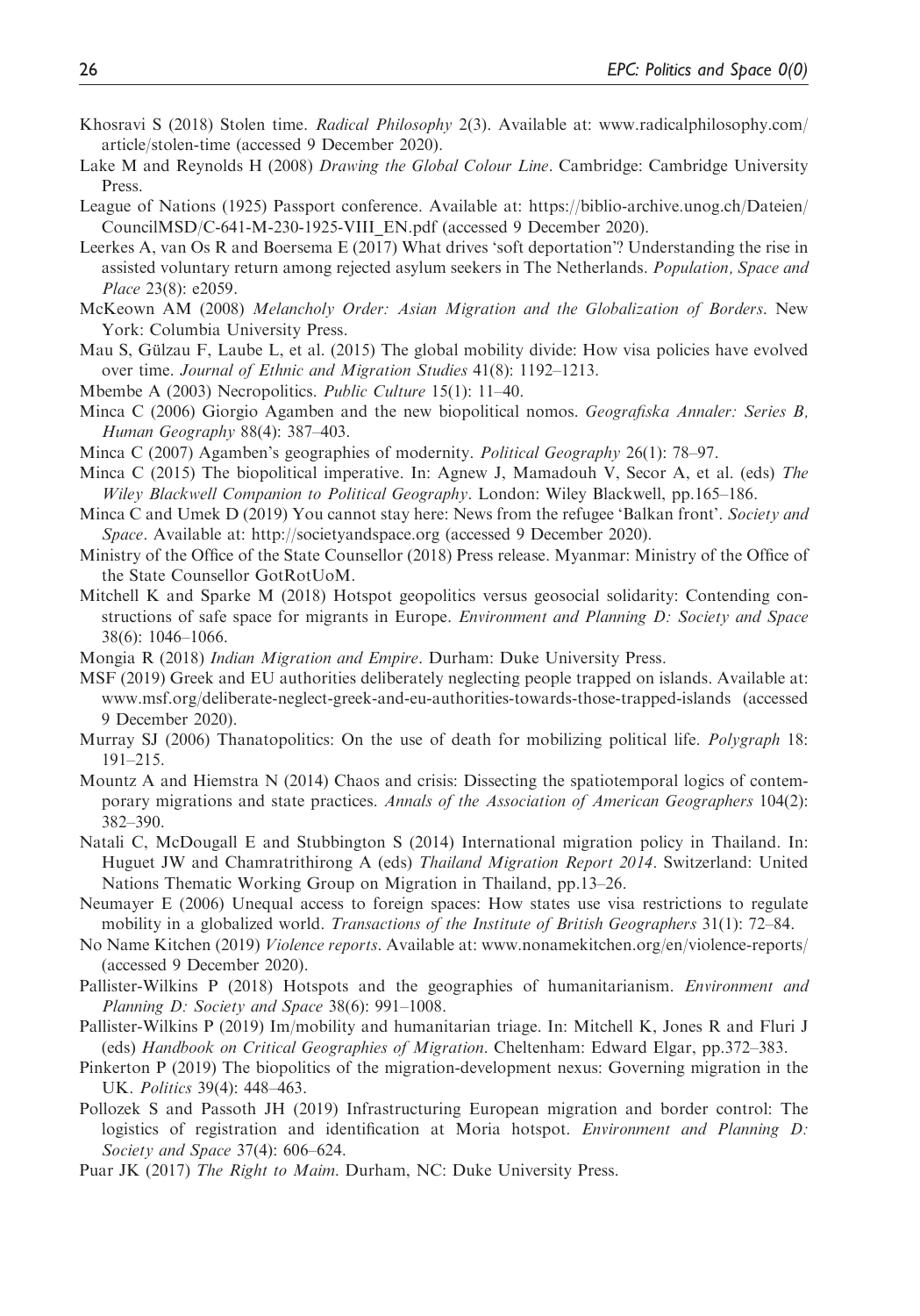- Punter DE, van der Veen H, van Wingerden E, et al. (2019) A 'distributive regime': Rethinking global migration control. Political Geography 70: 117–126.
- Revel J (2008) Resistance, subjectivity, common. Generation-online. Available at: [http://www.genera](http://www.generation-online.org/p/fprevel4.htm) [tion-online.org/p/fprevel4.htm](http://www.generation-online.org/p/fprevel4.htm) (accessed 9 December 2020).
- Scheel S, Ruppert E and Ustek-Spilda F (2019) Enacting migration through data practices. Environment and Planning D: Society & Space 37(4): 579–588.
- Seiler C (2016) Racing mobility. *Transfers* 6(1): 98–102.
- Shachar A (2009) The Birthright Lottery: Citizenship and Global Inequality. Cambridge, MA: Harvard University Press.
- Tazzioli M (2019) The Making of Migration. London: Sage.
- Tazzioli M (2020) Governing migrant mobility through mobility: Containment and dispersal at the internal frontiers of. Europe. Environment & Planning C 38(1): 3–19.
- Tazzioli M and Garelli G (2018) Containment beyond detention: the hotspot system and disrupted migration movements across Europe. Environment and Planning D: Society and Space 38(6): 1009–1027.
- Thayninga Institute for Strategic Studies (2018) Transmission of an Amicus Curiae Submission from the Thayninga Institute for Strategic Studies, ICC-RoC46(3)-01/18-34, International Criminal Court Pre-Trial Chamber. Available at: [www.icc-cpi.int/Pages/record.aspx?docNo=ICC-RoC46](http://www.icc-cpi.int/Pages/record.aspx?docNo=ICC-RoC46(3)-01/18-34) [\(3\)-01/18-34](http://www.icc-cpi.int/Pages/record.aspx?docNo=ICC-RoC46(3)-01/18-34) (accessed 9 December 2020).
- Ticktin M (2011) Casualties of Care. Berkeley, CA: University of California Press.
- Torpey J (2000) The Invention of the Passport. Cambridge, UK: Cambridge University Press.
- Tully J (1988) Meaning and context. Princeton, NJ: Princeton University Press.
- Turner J and Peters K (eds) (2017) Carceral Mobilities. London: Routledge.
- Turner L (2019) The Politics of Labeling Refugee Men as "Vulnerable". Social Politics: International Studies in Gender, State & Society. DOI: 10.1093/sp/jxz033
- UNHCR (2020) Aegean Islands Weekly Snapshot, 12-18 October. Available at: [https://reliefweb.int/](https://reliefweb.int/sites/reliefweb.int/files/resources/GRC_AegeanIslands_WeeklySnapshot_20201018.pdf) [sites/reliefweb.int/files/resources/GRC\\_AegeanIslands\\_WeeklySnapshot\\_20201018.pdf](https://reliefweb.int/sites/reliefweb.int/files/resources/GRC_AegeanIslands_WeeklySnapshot_20201018.pdf) (accessed 15 December 2020).
- Van Houtum H (2010) Human blacklisting: The global apartheid border regime of the EU. Environment and Planning D: Society and Space 28(6): 957–976.
- Van Houtum H and Bueno Lacy R (2019) The migration map trap. On the invasion arrows in the cartography of migration. Mobilities 15(2): 196–219.
- Van Houtum H and Bueno Lacy R (2020) The autoimmunity of the EU's deadly B/ordering regime: Overcoming its paradoxical paper, iron and camp borders. Geopolitics 25(3): 706–733.
- Vigneswaran D (2020) Europe Has Never Been Modern: Recasting Historical Narratives of Migration Control. International Political Sociology 14(1): 2–21.
- Walters W and Luthi B (2016) The politics of cramped space: Dilemmas of action, containment and mobility. International Journal of Politics, Culture, and Society 29(4): 359–366.
- Wang H (2004) Regulating transnational flows of people: An institutional analysis of passports and visas as a regime of mobility. Identities 11(3): 351–376.
- Weheliye A (2014) Habeas Viscus: Racializing Assemblages, Biopolitics, and Black Feminist Theories of the Human. Durham, NC: Duke University Press.
- Yuval-Davis N, Wemyss G and Cassidy K (2018) Everyday bordering, belonging and the reorientation of British immigration legislation. Sociology 52(2): 228–244.

Claudio Minca is a professor of Geography at the Alma Mater Studiorum – University of Bologna. His main research projects focusses on the relationship between space and biopolitics and on the geographies of refugee camps in the Balkan region. His most recent books are Camps Revisited (2019, with I. Katz and D. Martin), After Heritage (2018, with H. Muzaini), Hitler's Geographies (2016, with P. Giaccaria), Moroccan Dreams (2016, with L. Wagner) and On Schmitt and Space (2015, with R. Rowan).